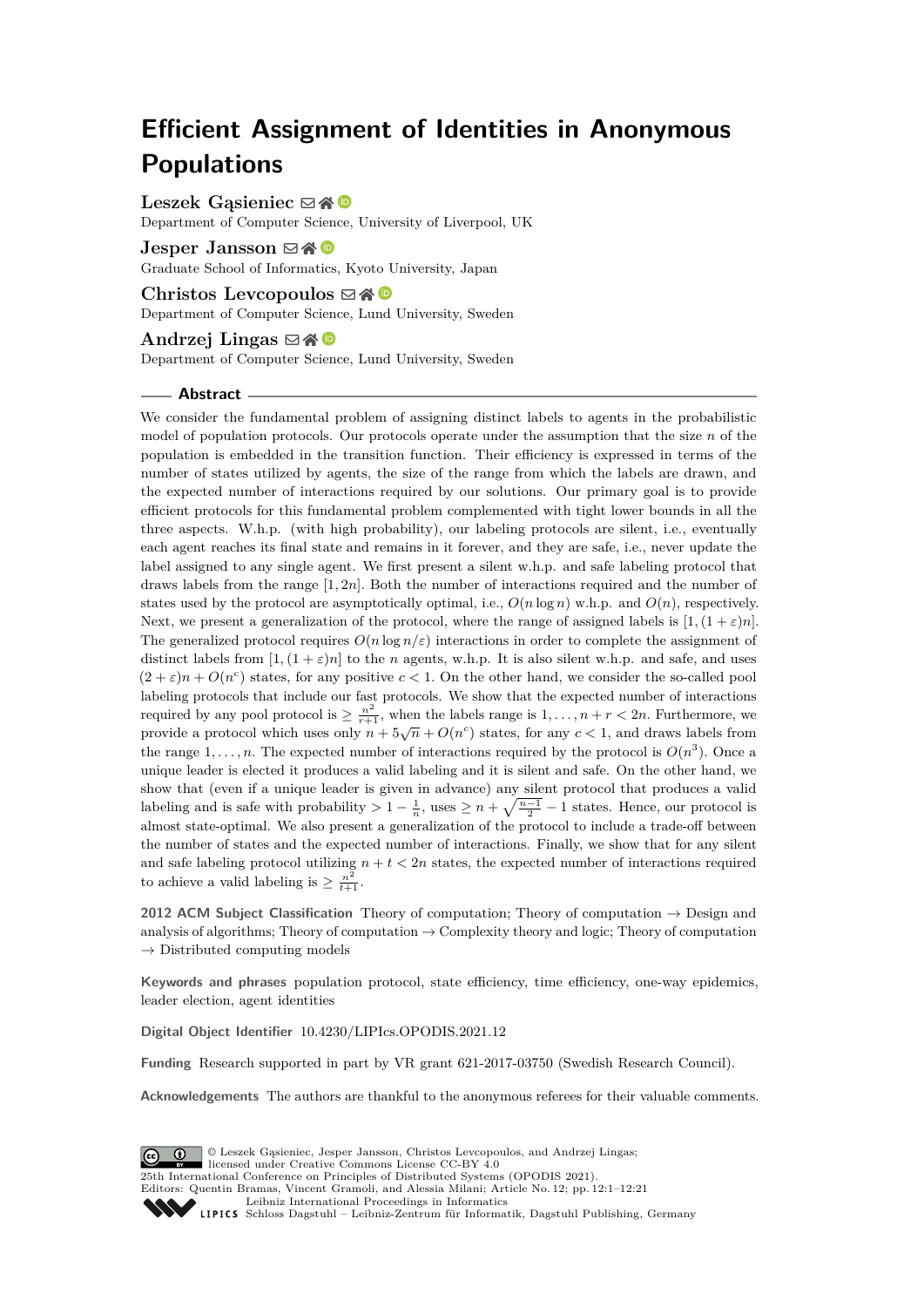#### **12:2 Efficient Assignment of Identities in Anonymous Populations**

# **1 Introduction**

The problem of assigning and further maintaining unique identifiers for entities in distributed systems is one of the core problems related to network integrity. In addition, a solution to this problem is often an important preprocessing step for more complex distributed algorithms. The tighter the range that the identifiers are drawn from, the harder the assignment problem becomes.

In this paper we adopt the probabilistic population protocol model in which we study the problem of assigning distinct identifiers, which we refer to as *labels*, to all agents [1](#page-1-0) The adopted model was originally intended to model large systems of agents with limited resources (state space) [\[4\]](#page-16-0). In this model the agents are prompted to interact with one another towards a solution of a shared task. The execution of a protocol in this model is a sequence of pairwise interactions between randomly chosen agents. During an interaction, each of the two agents: the *initiator* and the *responder* (the asymmetry assumed in [\[4\]](#page-16-0)) updates its state in response to the observed state of the other agent according to the predefined (global) transition function. For more details about the population protocol model, see Appendix A.

Designing our population protocols for the problem of assigning unique labels to the agents (labeling problem), we make an assumption that the number *n* of agents is known in advance. Our protocols would also work if only an upper bound on the number of agents is known to agents. In fact, in such case the problem becomes easier as the range from which the labels are drawn is larger. In particular, if we do not have the limit on *n* we also do not have limit on the number of states to be used. More natural assumption is that such a limit is imposed. And indeed, there are plenty of population protocols which rely on the knowledge of *n* [\[12,](#page-16-1) [13\]](#page-16-2).

Our labeling protocols include a preprocessing for electing a *leader*, i.e., an agent singled out from the population, which improves coordination of more complex tasks and processes. A good example is synchronization via phase clocks propelled by leaders. More examples of leader-based computation can be found in [\[5\]](#page-16-3).

In the unique labeling problem adopted here, the number of utilized states needs to reflect the number of agents *n*. Also,  $\Omega(n \log n)$  is a natural lower bound on the expected number of interactions required to solve not only the labeling problem but any non-trivial problem by a population protocol. The main reason is that  $\Omega(n \log n)$  interactions are needed to achieve a positive constant probability that each agent is involved in at least one interaction [\[10\]](#page-16-4).

Perhaps the simplest protocol for unique labeling in population networks is as follows [\[13\]](#page-16-2) (cf. [\[11\]](#page-16-5)). Initially, all agents hold label 1 which is equivalent with all agents being in state 1*.* In due course, whenever two agents with the same label *i* interact, the responder updates own label to  $i + 1$ . The advantage of this simple protocol is that it does not need any knowledge of the population size  $n$  and it utilizes only  $n$  states and assigns labels from the smallest possible range  $[1, n]^2$  $[1, n]^2$ . The severe disadvantage is that it needs at least a cubic in *n* number of interactions (getting rid of the last multiple label *i*, for all  $i = 1, \ldots, n-1$ , requires a quadratic number of interactions in expectation) to achieve the configuration in which the agents have distinct labels.

In the following two examples of protocols for unique labeling, we assume that the population size  $n$  is embedded in the transition function, such protocols are commonly used and known as non-uniform protocols [\[3\]](#page-16-6), and one of the agents is distinguished as the leader, see leader based protocols [\[5\]](#page-16-3).

<span id="page-1-0"></span><sup>1</sup> When the size of the label range is equal to the number of agents, the problem is also called *ranking* in the literature [\[12\]](#page-16-1).

<span id="page-1-1"></span><sup>&</sup>lt;sup>2</sup> We shall denote a range  $[p, \dots, q]$  by  $[p, q]$  from here on.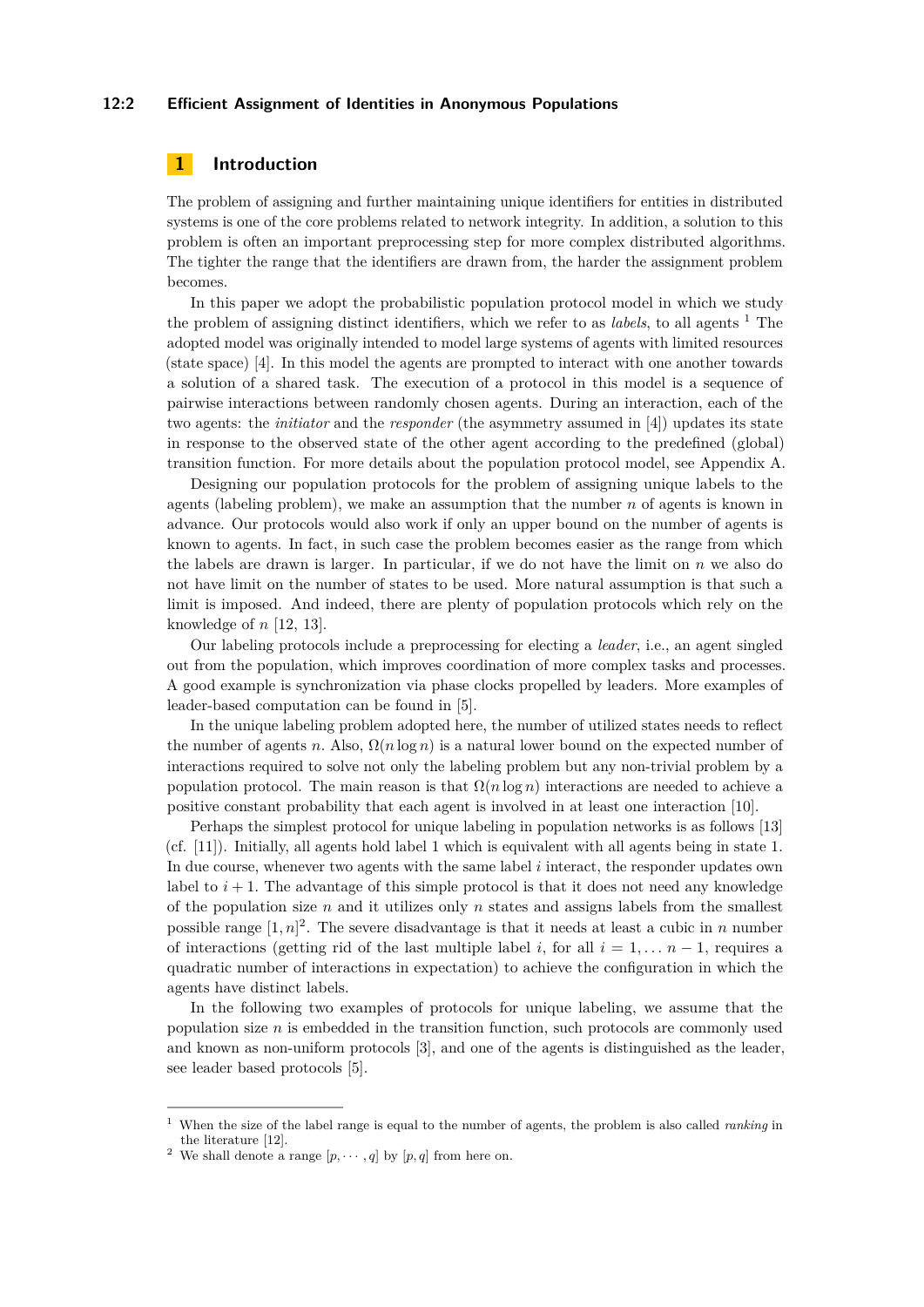In the first of the two examples, we instruct the leader to pass labels  $n, n-1, ..., 2$  to the encountered subsequently unlabeled yet agents and finally assign 1 to itself. The protocol uses only  $2n - 1$  states (*n* states utilized by the leader and  $n - 1$  states by other agents) and it assigns unique labels in the smallest possible range [1*, n*] to the *n* agents. Unfortunately, this simple protocol requires  $\Omega(n^2 \log n)$  interactions because as more agents get their labels, interactions between the leader and agents without labels become less likely. The probability of such an encounter drops from  $\frac{1}{n}$  at the beginning to  $\frac{1}{n(n-1)}$  at the end of the process.

By using randomization, we can obtain a much faster simple protocol as follows. We let the leader to broadcast the number *n* to all agents. It requires  $O(n \log n)$  interactions w.h.p.<sup>[3](#page-2-0)</sup> [\[18\]](#page-16-7). When an agent gets the number  $n$ , it uniformly at random picks a number in  $[1, n^3]$  as its label. The probability that a given pair of agents gets the same label is only  $\frac{1}{n^3}$ . Hence, this protocol assigns unique labels to the agents with probability at least  $1 - \frac{1}{n}$ . It requires only  $O(n \log n)$  interactions w.h.p. The drawback is that it uses  $O(n^3)$  states and the large range  $[1, n^3]$ . This method also needs a large number of random bits independent for each agent.

Besides the efficiency and population size aspects, there are other deep differences between the three examples of labeling protocols. An agent in the first protocol never knows whether or not it shares its label with other agents. This deficiency cannot happen in the case of the second protocol but it takes place in the third protocol although with a small probability.

The labeling protocols presented in this paper are *silent* and *safe*. We say that a (nonnecessarily labeling) protocol is silent if eventually each agent reaches its final state and remains in it forever. We say that a labeling protocol is safe if it never updates the label assigned to any single agent. While the concept of a silent population protocol is well established in the literature [\[12,](#page-16-1) [15\]](#page-16-8), the concept of a safe labeling protocol is new. The latter property is useful in the situation when the protocol producing a valid labeling has to be terminated before completion due to some unexpected emergency or running out of time.

Observe that among the three examples of labeling protocols, only the second one is both silent and safe. The first example protocol is silent [\[12\]](#page-16-1) but not safe. Finally, the third (probabilistic) one is silent and almost safe as it violates the definition only with small probability.

**Our contributions.** The primary objective of this paper is to provide efficient labeling protocols complemented with tight lower bounds in the aspects of the number of states utilized by agents, the size of the range from which the labels are drawn, and the expected number of interactions required by our solutions.

In particular, we provide positive answers to two following natural questions under the assumption that the number *n* of agents is known at the beginning.

- **1.** Can one design a protocol for the labeling problem requiring an asymptotically optimal number of  $O(n \log n)$  interactions w.h.p., utilizing an asymptotically optimal number of  $O(n)$  states and an asymptotically minimal label range of size  $O(n)$  ?
- **2.** Can one design a silent and safe protocol for the labeling problem utilizing substantially smaller number of states than 2*n* and possibly the minimal label range  $[1, n]$ ?

We first present a population protocol that w.h.p. requires an asymptotically optimal number of  $O(n \log n)$  interactions to assign distinct labels from the range [1, 2*n*]. The protocol uses an asymptotically optimal number of  $O(n)$  states. We also present a more

<span id="page-2-0"></span><sup>&</sup>lt;sup>3</sup> That is with the probability at least  $1 - \frac{1}{n^{\alpha}}$ , where  $\alpha \ge 1$  and *n* is the number of agents.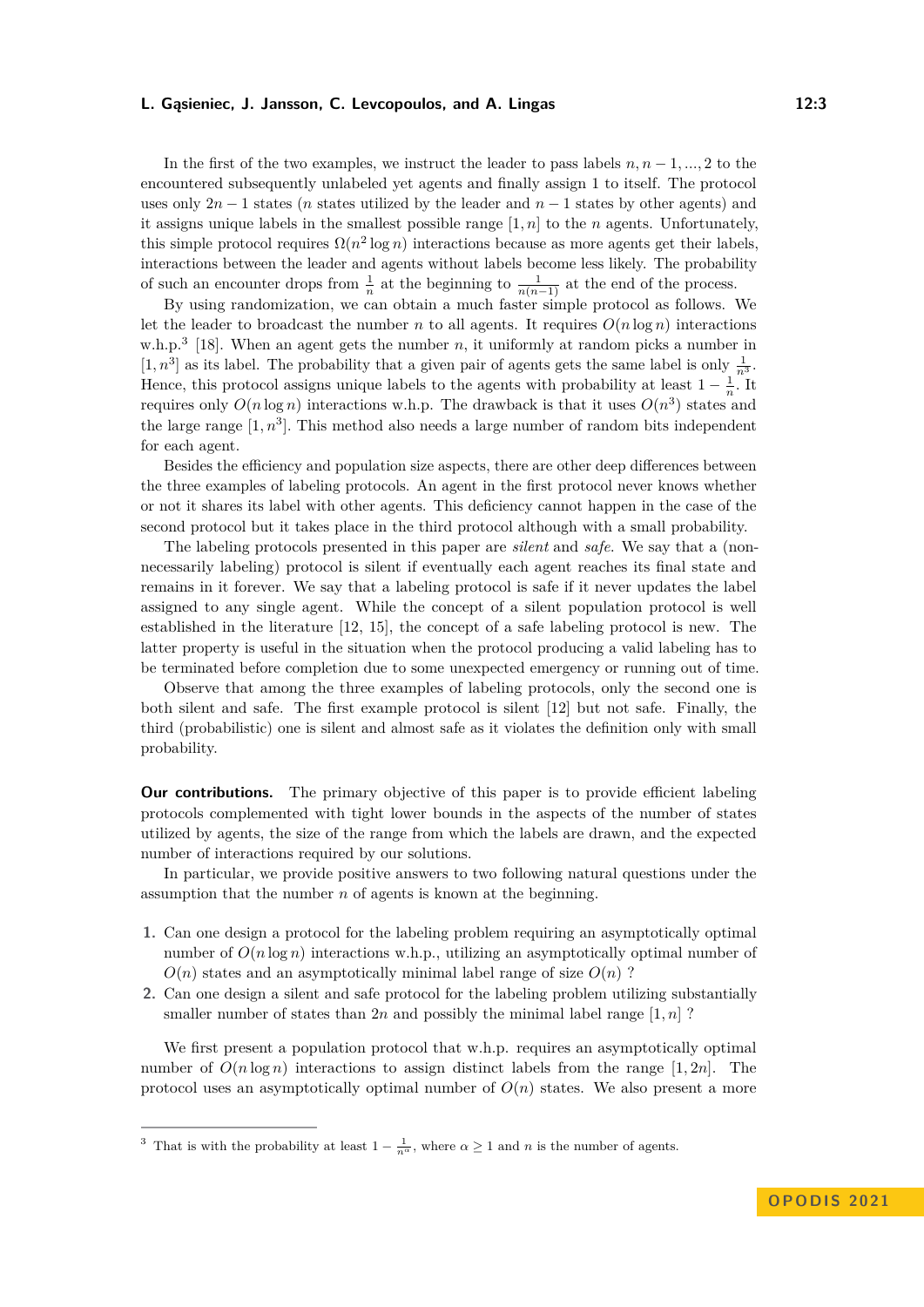#### **12:4 Efficient Assignment of Identities in Anonymous Populations**

involved generalization of the protocol, where the range of assigned labels is  $[1,(1+\varepsilon)n]$ . The generalized protocol requires  $O(n \log n/\varepsilon)$  interactions in order to complete the assignment of distinct labels from  $[1,(1+\varepsilon)n]$  to the *n* agents, w.h.p. It uses  $(2+\varepsilon)n + O(n^c)$  states, for any positive  $c < 1$ . Both protocols are silent w.h.p. and safe. Furthermore, we consider a natural class of population protocols for the unique labeling problem, the so-called *pool protocols*, including our fast labeling protocols. We show that for any protocol in this class that picks the labels from the range  $[1, n+r]$ , the expected number of interactions is  $\Omega(\frac{n^2}{r+1})$ 

Next, we provide a labeling protocol which uses only  $n + 5\sqrt{n} + O(n^c)$  states, for any positive  $c < 1$ , and the label range  $[1, n]$ . The expected number of interactions required by the protocol is  $O(n^3)$ . Once a unique leader is elected it produces a valid labeling and it is silent and safe. On the other hand, we show that (even if a unique leader is given in advance) any silent protocol that produces a valid labeling and is safe with probability larger than  $1 - \frac{1}{n}$ , uses at least  $n + \sqrt{\frac{n-1}{2}} - 1$  states. It follows that our protocol is almost state-optimal. In addition, we present a variant of this protocol which uses  $n(1+\varepsilon) + O(n^c)$ states, for any positive  $c < 1$ . The expected number of interactions required by this variation is  $O(n^2/\varepsilon^2)$ , where  $\varepsilon = \Omega(n^{-1/2})$ . On the other hand, we show that for any silent and safe labeling protocol utilizing  $n + t < 2n$  states the expected number of interactions required to achieve a valid labeling is at least  $\frac{n^2}{t+1}$ .

All our labeling protocols include a preprocessing for electing a unique leader and assume the knowledge of the population size *n.* However, our almost state-optimal protocol (Single-Cycle protocol) can be made independent of *n* (see Section 4).

Our results are summarized in Tables 1 and 2.

**Main ideas of our protocols.** Our first fast labeling protocol roughly operates as follows. The leader initially has label 1 and a range of labels [2*, n*]*.* During the execution of the first phase, encountered unlabeled agents also get a label and an interval of labels that they can distribute among other agents. Upon a communication between a labeled agent that has a non-empty interval and an unlabeled agent, the latter agent gets a label from the interval and if the remaining part of the interval has length  $\geq 2$  then it is shared between the two agents. After  $O(n \log n)$  interactions, a sufficiently large fraction of agents is labeled and has no additional labels to distribute w.h.p. The leader counts its own interactions up to  $O(\log n)$ in order to trigger the second phase by broadcasting. In the latter phase, an agent with a label x and without a non-empty interval can distribute one additional label  $x + n$ . In the first phase of this protocol the labels from the range  $[1, n]$  are distributed rapidly among the agents. In the second phase the unlabeled agent still have a high chance of communicating with an agent that can distribute a label. Roughly, our second, generalized fast labeling protocol is obtained from the first one by constraining the set of agents that may distribute the labels  $x + n$  in the second phase to those having labels in the range [1,  $n\epsilon$ ].

The main idea of the almost state-optimal labeling protocol (Single-Cycle protocol) is to use the leader and an auxiliary leader *nominated* by the leader to disperse the *n* labels jointly among the remaining free agents. The leader disperses the first and the auxiliary leader the second part of each individual label. When a free agent gets both partial labels, it combines them into its individual label and then informs the leaders about this. The two leaders operate in two embedded loops. For each of roughly  $\sqrt{n}$  partial labels of the leader, the auxiliary leader makes a full round of dispersing its roughly  $\sqrt{n}$  partial labels. In the generalized version of the protocol (k-Cycle protocol), the process is partially parallelized by letting the leader to form *k* pairs of dispensers, where each pair labels agents in a distinct range of size *n/k.*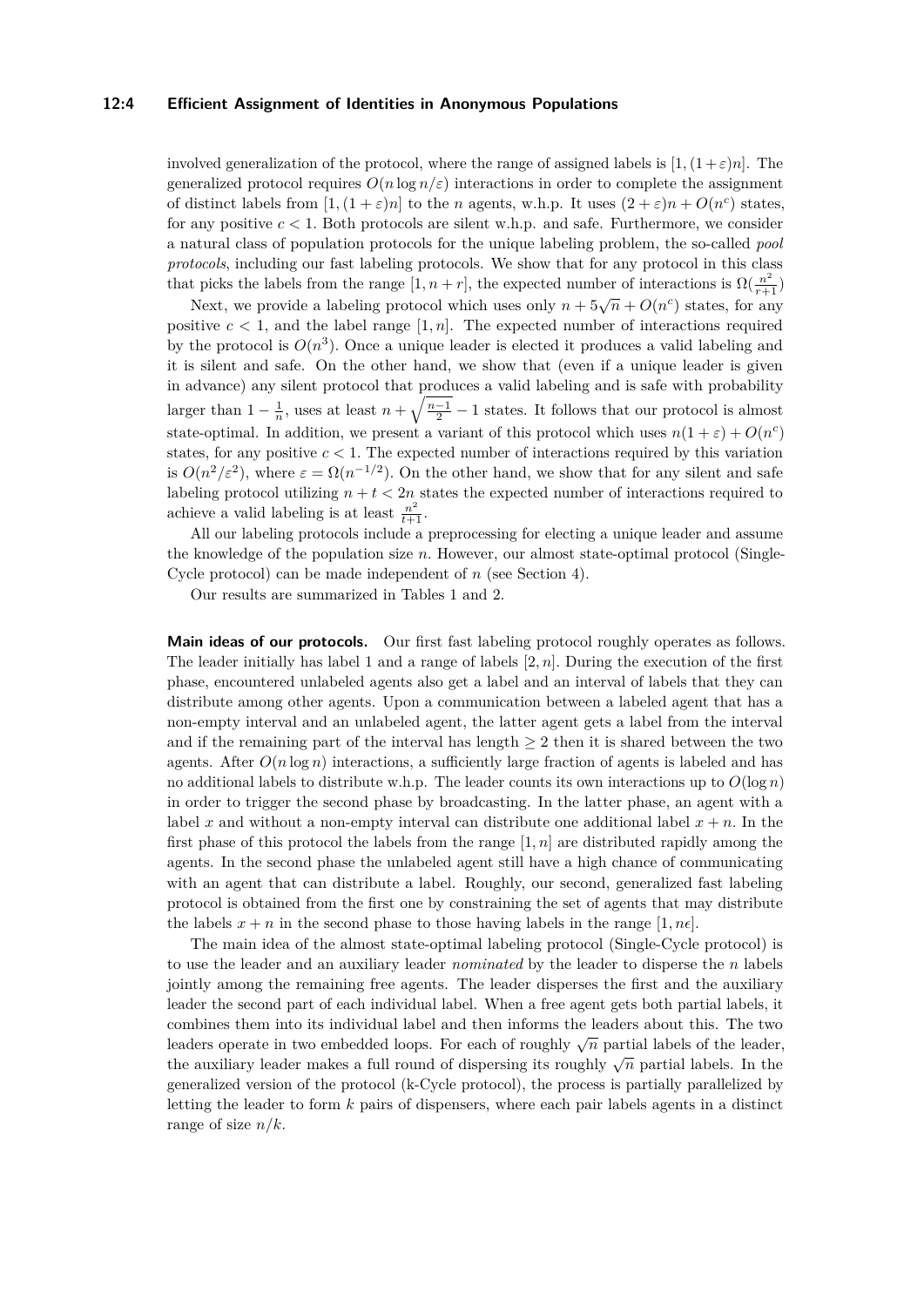**Table 1** Upper bounds on the number of states, the number of interactions and the range required by the labeling protocols presented in this paper. In Theorem [9,](#page-10-0)  $\varepsilon$  is  $\Omega(n^{-1})$  while in Theorem [12](#page-13-0)  $\Omega(n^{-0.5})$ .

| Theorem    | $#$ states                                | $\#$ interactions                | Range                  |  |
|------------|-------------------------------------------|----------------------------------|------------------------|--|
| Theorem 4  | O(n)                                      | $O(n \log n)$ w.h.p.             | [1, 2n]                |  |
| Theorem 9  | $(2+\varepsilon)n + O(n^c)$ , any $c < 1$ | $O(n \log n/\varepsilon)$ w.h.p. | $[1,(1+\varepsilon)n]$ |  |
| Theorem 11 | $n+5\cdot\sqrt{n}+O(n^c)$ , any $c<1$     | expected $O(n^3)$                | [1,n]                  |  |
| Theorem 12 | $(1+\varepsilon)n + O(n^c)$ , any $c < 1$ | expected $O(n^2/\varepsilon^2)$  | [1,n]                  |  |

**Table 2** Lower bounds on the number of states or/and the number of interactions required by labeling protocols. (1) Any labeling protocol that is capable to produce a valid labeling. (2) The silent protocol in Theorem [14](#page-13-1) (first part) is assumed to produce a valid labeling and be safe with probability greater than  $1 - \frac{1}{n}$ . (3) The silent protocol in Theorem [14](#page-13-1) (2nd part) is assumed to produce a valid labeling and be safe with probability 1.

| Protocol type                                   | $#$ states         | $\#$ interactions          | Theorem               |
|-------------------------------------------------|--------------------|----------------------------|-----------------------|
| anv <sup>-</sup>                                | $\boldsymbol{n}$   | $\Omega(n \log n)$ w.h.p.  | Theorem 13            |
| silent, safe <sup>2</sup>                       | $n-1$ $-$<br>$n +$ |                            | Theorem 14 (1st part) |
| silent, safe <sup>3</sup> , $n + t < 2n$ states | ۰                  | expected $\frac{n^2}{t+1}$ | Theorem 14 (2nd part) |
| pool, range $[1, n+r]$                          | -                  | expected                   | Theorem 17            |

**Related work.** There are several papers concerning labeling of processing units (also known as renaming or naming) in different communication models [\[14\]](#page-16-9). E.g., Berenbrink et al. [\[8\]](#page-16-10) present efficient algorithms for the so-called lose and tight renaming in shared memory systems improving on or providing alternative algorithms to the earlier algorithms by Alistarh et al. [\[2,](#page-15-1) [1\]](#page-15-2). The lose renaming where the label space is larger that the number of units is shown to admit substantially faster algorithms than the tight renaming [\[1,](#page-15-2) [8\]](#page-16-10).

The problem of assigning unique labels to agents has been studied in the model of population protocols by Beauquier et al. [\[7,](#page-16-11) [11\]](#page-16-5). In [\[11\]](#page-16-5), the emphasis is on estimating the minimum number of states which are required by apparently non-safe protocols. In [\[7\]](#page-16-11), the authors provide among other things a generalization of a leader election protocol to include a distribution of *m* labels among *n* agents, where  $m \leq n$ . In the special case of  $m = n$ , all agents will receive unique labels. No analysis on the number of interactions required by the protocol is provided in [\[7\]](#page-16-11). Their focus is on the feasibility of the solution, i.e., that the process eventually stabilizes in the final configuration. Their protocol seems inefficient in the state space aspect as it needs many states/bits to keep track of all the labels.

Doty et al. considered the labeling problem in [\[17\]](#page-16-12) and presented a subroutine named "UniqueID" for it based on the technique of traversing a labeled binary tree and associating agents with nodes in the tree. The subroutine requires  $O(n \log n \log \log n)$  interactions.

The labeling problem has also been studied in the context of self-stabilizing protocols where the agents start in arbitrary (not predefined) states, see [\[12,](#page-16-1) [13\]](#page-16-2). In [\[13\]](#page-16-2), Cai et al. propose a solution which coincides with our first example of labeling protocols presented in the introduction. In a very recent work [\[12\]](#page-16-1), Burman et al. study both slow and fast labeling protocols, the latter utilizing an exponential number of states. The protocols in both papers require the exact knowledge of *n.* The work [\[12\]](#page-16-1) focuses on self-stabilizing protocols which cannot be safe by definition. It is more proper to compare our protocols with the initialized version of the protocols in [\[12\]](#page-16-1). E.g., the leader-driven initialized (silent) ranking protocol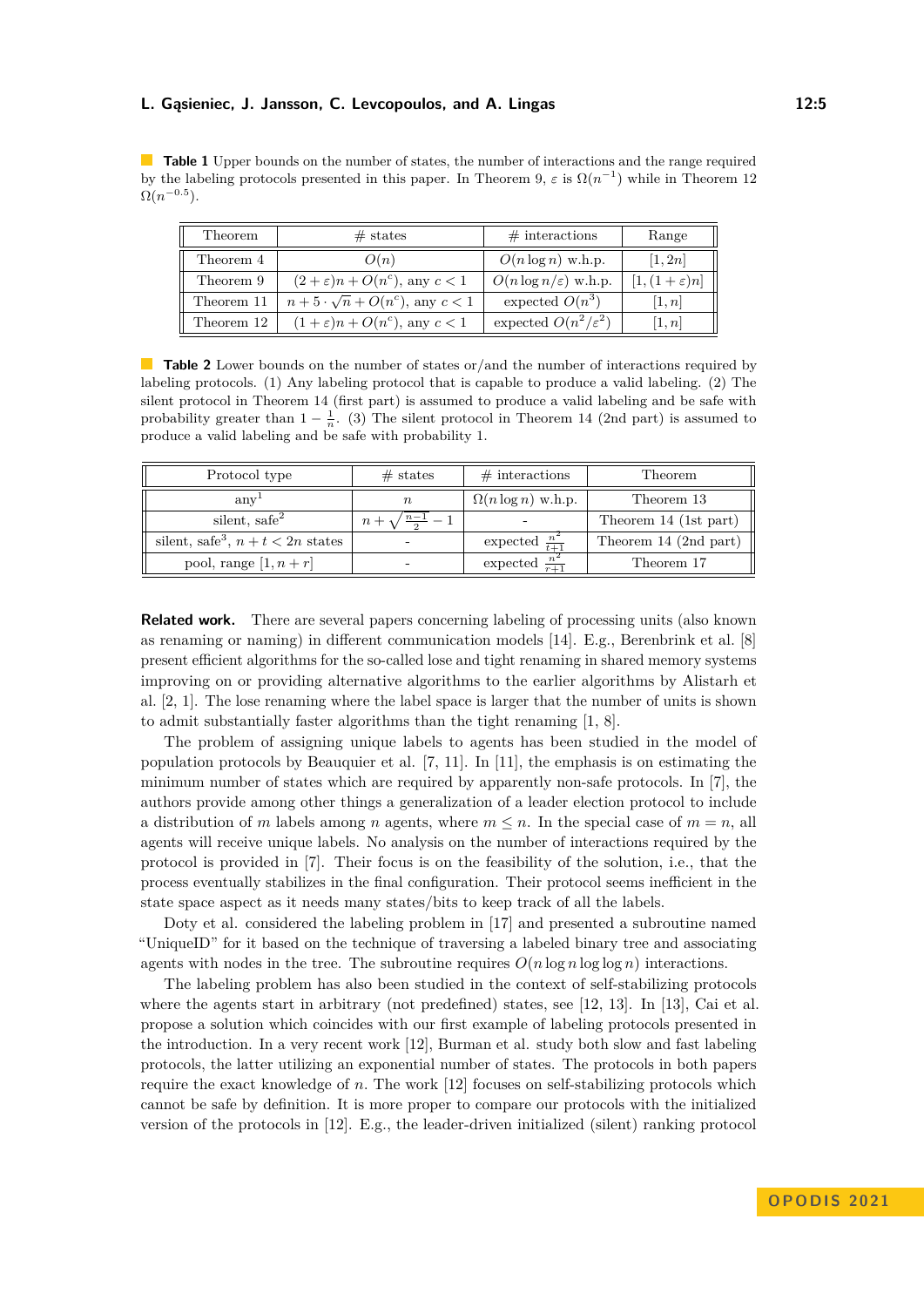#### **12:6 Efficient Assignment of Identities in Anonymous Populations**

in [\[12\]](#page-16-1) (see Lemma 4.1) requires  $O(n^2)$  interactions, uses  $O(n)$  states and it is safe. An analogous variant of the fast ranking protocol from [\[12\]](#page-16-1) requiring  $O(n \log n)$  interactions and an exponential number of states is also safe but not silent. The known labeling protocols are summarized in Table 3 in Appendix B.

The most closely related problem more studied in the literature is that of counting the population size, i.e., the number of agents. It has been recently studied by Aspnes et al. in [\[6\]](#page-16-13) and Berenbrink et al. in [\[10\]](#page-16-4). We assume that the population size is initially known. Alternatively, it can be computed by using the protocol counting the exact population size given in [\[10\]](#page-16-4). The aforementioned protocol computes the population size in  $O(n \log n)$ interactions w.h.p., using  $O(n)$  states. Another possibility is to use the protocol computing the approximate population size, presented in [\[10\]](#page-16-4). The latter protocol requires  $O(n \log^2 n)$ interactions to compute the approximate size w.h.p., using only a poly-logarithmic number of states. For references to earlier papers on protocols for counting or estimating the population size, in particular the papers that introduced the counting problem and that include the original algorithms on which the improved algorithms of Berenbrink et al. are based, see [\[10\]](#page-16-4).

All our protocols include a preprocessing for electing a unique leader and its synchronization with the proper labeling protocol (e.g., see the proof of Theorem [4\)](#page-8-0). There is a vast literature on population protocols for leader election [\[9,](#page-16-14) [16,](#page-16-15) [18,](#page-16-7) [19\]](#page-16-16). For our purposes, the most relevant is the protocol that elects a unique leader from a population of *n* agents using  $O(n \log n)$  interactions and  $O(n^c)$  many states, for any positive constant  $c < 1$ , w.h.p., described in [\[10,](#page-16-4) [16\]](#page-16-15) (see also Fact [7\)](#page-6-0). The newest results elaborate on state-optimal leader election protocols utilizing  $O(\log \log n)$  states. These include the fastest possible protocol [\[9\]](#page-16-14) based on  $O(n \log n)$  interactions in expectation, and a slightly slower protocol [\[19\]](#page-16-16) requiring  $O(n \log^2 n)$  interactions with high probability.

Our population protocols for unique labeling use also the known population protocol for (one-way) epidemics, or broadcasting. It completes spreading a message in Θ(*n* log *n*) interactions w.h.p. and it uses only two states [\[18\]](#page-16-7) (see also Fact [4\)](#page-6-1).

**Organization of the paper.** In the next section, we provide basic facts on probabilistic inequalities and population protocols for broadcasting, counting and leader election. In Section 3, we present our fast silent w.h.p. and safe protocol for unique labeling in the range  $[1, 2n]$  and its generalization to include the range  $[1, n(1 + \varepsilon)]$ . Section 4 is devoted to the almost state-optimal, roughly silent and safe protocol with the label range  $[1, n]$  and its variation. Section 5 presents lower bounds on the number of states or the number of interactions for silent, safe and the so-called pool protocols for unique labeling. We conclude with Final remarks.

## **2 Preliminaries**

#### **Probabilistic bounds.**

<span id="page-5-1"></span>▶ **Fact 1** (The union bound). For a sequence  $A_1$ ,  $A_2$ , ...,  $A_r$  of events,  $Prob(A_1 \cup A_2 \cup A_1)$  $\ldots \ldots A_r$ )  $\leq \sum_{i=1}^r Prob(A_i).$ 

<span id="page-5-0"></span> $\blacktriangleright$  **Fact 2** (multiplicative Chernoff lower bound). *Suppose*  $X_1, ..., X_n$  *are independent random variables taking values in*  $\{0,1\}$ *. Let X denote their sum and let*  $\mu = E[X]$  *denote the sum's expected value. Then, for any*  $\delta \in [0, 1]$ *,* 

 $Prob(X \leq (1 - \delta)\mu) \leq e^{\frac{\delta^2 \mu}{2}}$  *holds. Similarly, for any*  $\delta \geq 0$ ,  $Prob(X \leq (1 + \delta)\mu) \leq e^{\frac{\delta^2 \mu}{2 + \delta^2}}$ *holds.*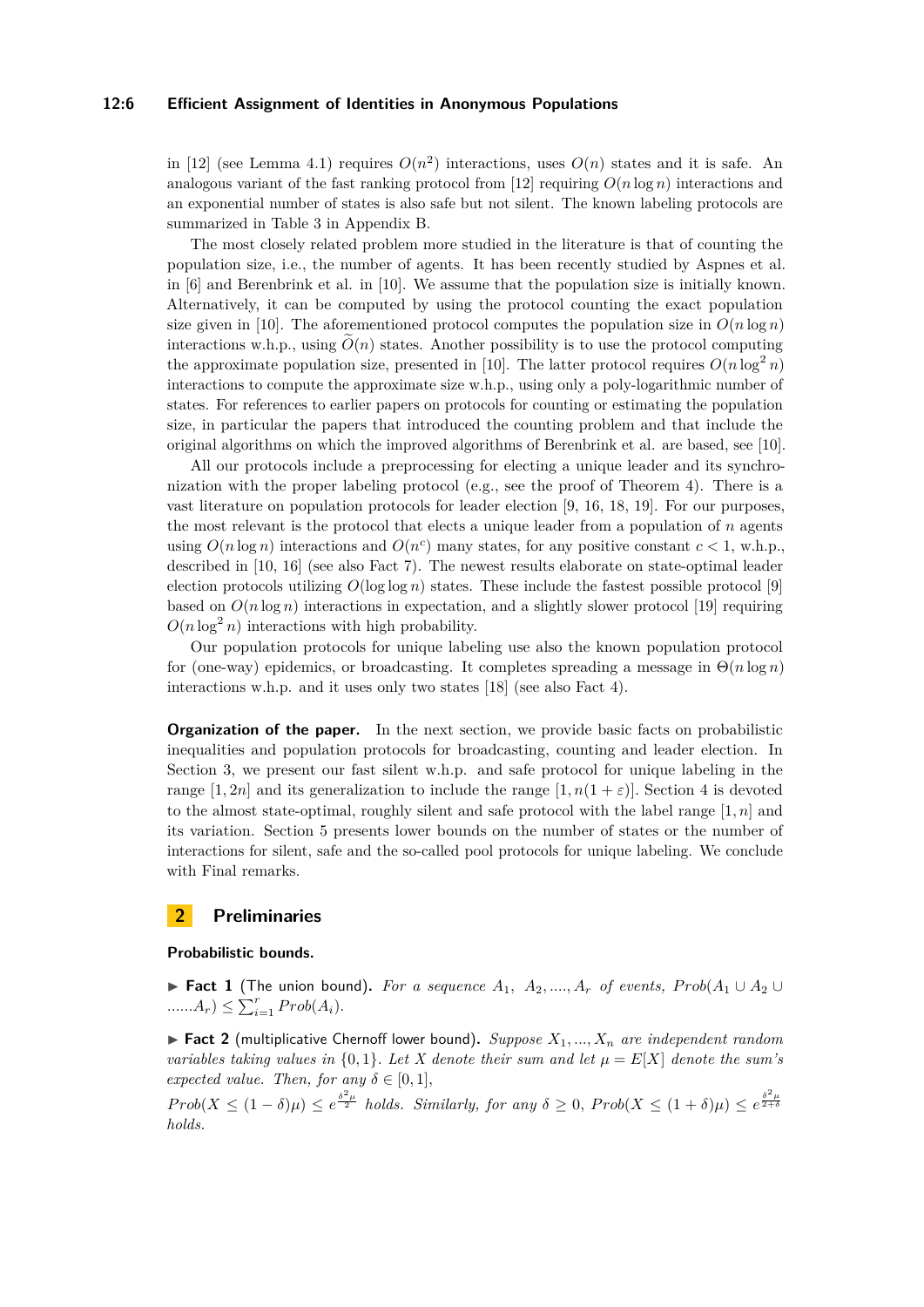<span id="page-6-2"></span>▶ **Fact 3** ([\[18\]](#page-16-7)). For all  $C > 0$  and  $0 < \delta < 1$ , during  $Cn \log n$  interactions, with probability *at least*  $1 - n^{-O(\delta^2 C)}$ , each agent participates in at least  $2C(1 - \delta) \log n$  and at most  $2C(1 + \delta) \log n$  *interactions.* 

**Broadcasting, counting and leader election.** We shall refer to the following broadcast process which can be completed during Θ(*n* log *n*) interactions w.h.p. Each agent is either in a state of M-type (got the message) or in a state of  $\neg M$ -type. Whenever an agent in a state of M-type interacts with an agent in a state of  $\neg M$ -type, the latter changes its state to a state of M-type (gets the message). The process starts when the first agent gets the message and completes when all agents have the message.

<span id="page-6-1"></span>▶ **Fact 4.** *There is a constant*  $c_0$ , *such that for*  $c \geq c_0$ *, the broadcast process completes in cn* log *n interactions* with probability at least  $1 - n^{-\Theta(c)}$ .

Berenbrink et al. [\[10\]](#page-16-4) obtained among other things the following results on counting the population size, i.e., the number of agents.

<span id="page-6-4"></span>▶ **Fact 5.** *There is a protocol for a population of an unknown number n of agents such that w.h.p., after*  $O(n \log^2 n)$  *interactions the protocol stabilizes and each agent holds the same estimation of the population size which is either*  $\lceil \log n \rceil$  *or*  $\lceil \log n \rceil$ *. The protocol uses*  $O(\log^2 n \log \log n)$  *states.* 

<span id="page-6-3"></span>▶ **Fact 6.** *There is a protocol for a population of an unknown number n of agents such that w.h.p., after O*(*n* log *n*) *interactions the protocol stabilizes and each agent holds the exact population size. The protocol uses*  $\tilde{O}(n)$  *states.* 

There is a vast literature on population protocols for leader election [\[18\]](#page-16-7). For our purposes, the following fact will be sufficient. Its idea is to start leader election with a subprotocol of [\[19\]](#page-16-16) that elects a junta of substantially sublinear in *n* number of leaders. The junta is formed using  $O(n \log n)$  interactions. Then, when state space of size  $n^c$  is available,  $c < 1$ , only a constant number of rounds of leader elimination is needed, each requiring  $O(n \log n)$ interactions. For more details, see [\[10,](#page-16-4) [16\]](#page-16-15).

<span id="page-6-0"></span>▶ **Fact 7.** *There is a protocol that elects a unique leader from a population of n agents using*  $O(n \log n)$  *interactions and*  $O(n^c)$  *many states, for any positive constant*  $c < 1$ *, w.h.p. [\[10,](#page-16-4) [16\]](#page-16-15).*

# **3 Labeling with asymptotically optimal number of interactions, nearly optimal number of states and range**

In this section, we provide a silent w.h.p. and a safe labeling protocol that assigns unique labels from the range  $[1, 2n]$  to *n* agents in  $O(n \log n)$  interactions w.h.p. Then, we generalize the protocol to include the range  $[1,(1+\varepsilon)n]$ , where  $\varepsilon$  does not have to be a constant; it can even be as small as  $O(n^{-1})$ . We show that the generalized protocol assigns unique labels from  $[1,(1+\varepsilon)n]$  in  $O(n \log n/\varepsilon)$  interactions w.h.p. In the first protocol, the agents use  $O(n)$  states, in the second protocol only  $(2 + \varepsilon)n + O(n^c)$  states, for any positive  $c < 1$ .

**Range [1***,* **2***n***].** The protocol runs in two main phases preceded by a leader election preprocessing. The idea of the first phase resembles that of load balancing [\[10\]](#page-16-4), the difference is that tokens (in our case labels and interval sub-ranges) are distinct.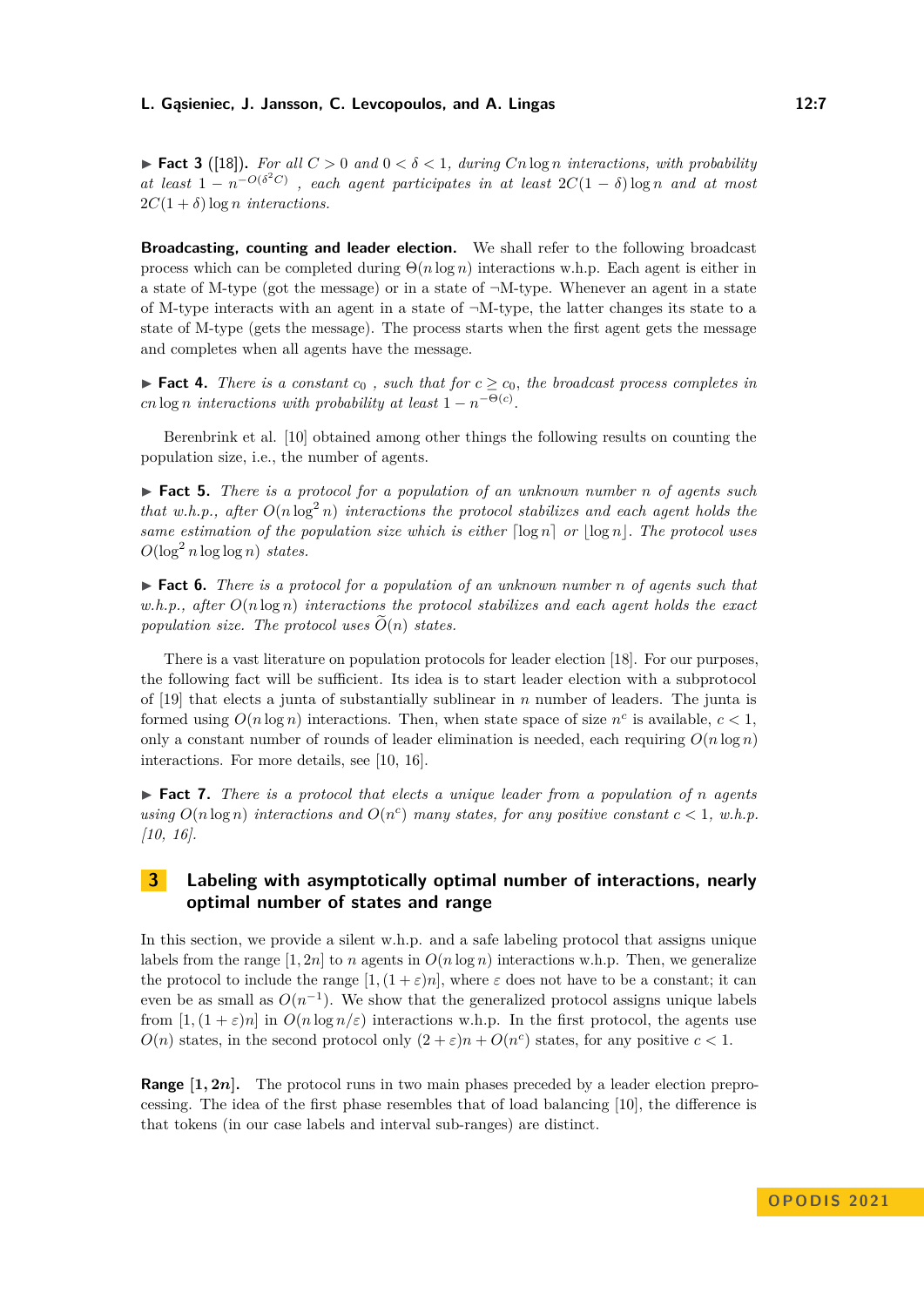#### **12:8 Efficient Assignment of Identities in Anonymous Populations**

At the beginning of the first phase, the leader assigns the label 1 and also temporarily the interval  $[2, n]$  to itself. Next, whenever two agents interact, one with label and a temporarily assigned interval  $[q, r]$  where  $r > q$  and the other without label, the former agent shrinks its interval to  $[q, \lfloor \frac{q+r}{2} \rfloor]$  and it gives away the label  $\lfloor \frac{q+r}{2} \rfloor + 1$  and if  $\lfloor \frac{q+r}{2} \rfloor + 2 \leq r$  also the sub-interval  $\left[\frac{q+r}{2}\right]+2,r$  to the latter agent. Furthermore, whenever an agent with label and a temporarily assigned singleton interval [*q, q*] interacts with an agent without label, the former agent cancels its interval and gives the label  $q$  to the latter agent. In the remaining cases, interactions have no effect. Note that during the first phase a sub-tree of the binary tree of the partition of the start interval [1*, n*] with *n* leaves determined by the protocol rules is formed; see Fig. [1](#page-17-0) in Appendix C. Also observe that when an agent at an intermediate node of the tree interacts with an agent without label then the former agent migrates to the left child of the node while the latter agent lands at the right child of the node.

In the second phase, when an agent with a label  $i \in [1, n]$  at a leaf of the tree interacts with an agent without label for the first time then the latter agent gets the label  $i + n$ . Interactions between agents (if any) at intermediate nodes of the tree and agents without labels are defined as in the first phase.

The following lemmata are central in showing that  $O(n \log n)$  interactions are sufficient w.h.p. to implement our protocol.

<span id="page-7-0"></span>▶ **Lemma 1.** *There is a constant c such that after cn* log *n interactions in the first phase the number of agents without labels drops below n/*4 *w.h.p.*

**Proof.** The proof is by contradiction. Suppose that a set *F* of at least *n/*4 agents without labels survives at least *cn* log *n* interactions, where the constant *c* will be specified later.

Consider first the leader agent starting with the interval  $[2, n]$  during the aforementioned interactions. When the agent interacts with an agent without label its interval is roughly halved. We shall call such an interaction a success. The probability of success is at least  $\frac{1}{4n}$ . The expected number of successes is at least  $\frac{c}{4} \log n$ . By using Chernoff multiplicative bound given in Fact [2,](#page-5-0) we can set c to enough large constant so the probability of at least  $\log_2 n + 1$ successes will be at least  $1 - \frac{1}{n^2}$ . This means that the leader will end up without any interval with so high probability during the cn log *n* interactions. The leader chooses the leftmost path in the binary partition tree of the start interval [1*, n*]*.* Consider an arbitrary path *P* from the root to a leaf in the tree. Note that several agents during distinct interactions can appear on the path. Define as a success an interaction in which an agent currently on *P* interacts with an agent without label. The expected number of successes is again at least  $\frac{c}{4}$  log *n* and again we can conclude that there are at least log<sub>2</sub> *n* + 1 successes with probability at least  $1 - \frac{1}{n^2}$ . Simply, the probabilities of interacting with an agent without label are the same for all agents with labels, i.e., on some paths in the tree. Another way to argue is that the leader could make other decisions as to which roughly half of interval to preserve and the path choice. By the union bound (Fact [1\)](#page-5-1), we conclude that all the *n* paths from the root to the leaves in the tree could be developed during the *cn* log *n* interactions, so all agents would get a label, with probability at least  $1 - \frac{1}{n}$ . We obtain a contradiction with the so long existence of the set  $F$ .

<span id="page-7-1"></span>▶ **Lemma 2.** *If the second phase starts after cn* log *n interactions, where c is the constant from Lemma [1,](#page-7-0) then only*  $O(n \log n)$  *interactions are needed to assign labels in* [1, 2*n*] *to the remaining agents without labels, w.h.p.*

**Proof.** The number of agents without labels at the beginning of the second phase is at most  $n/4$  w.h.p. Hence, at the beginning of this phase the number of agents with labels is at least  $\frac{3}{4}n$  w.h.p. An agent with label  $i \leq n$  at a leaf of the tree can give the label  $i + n$  to an agent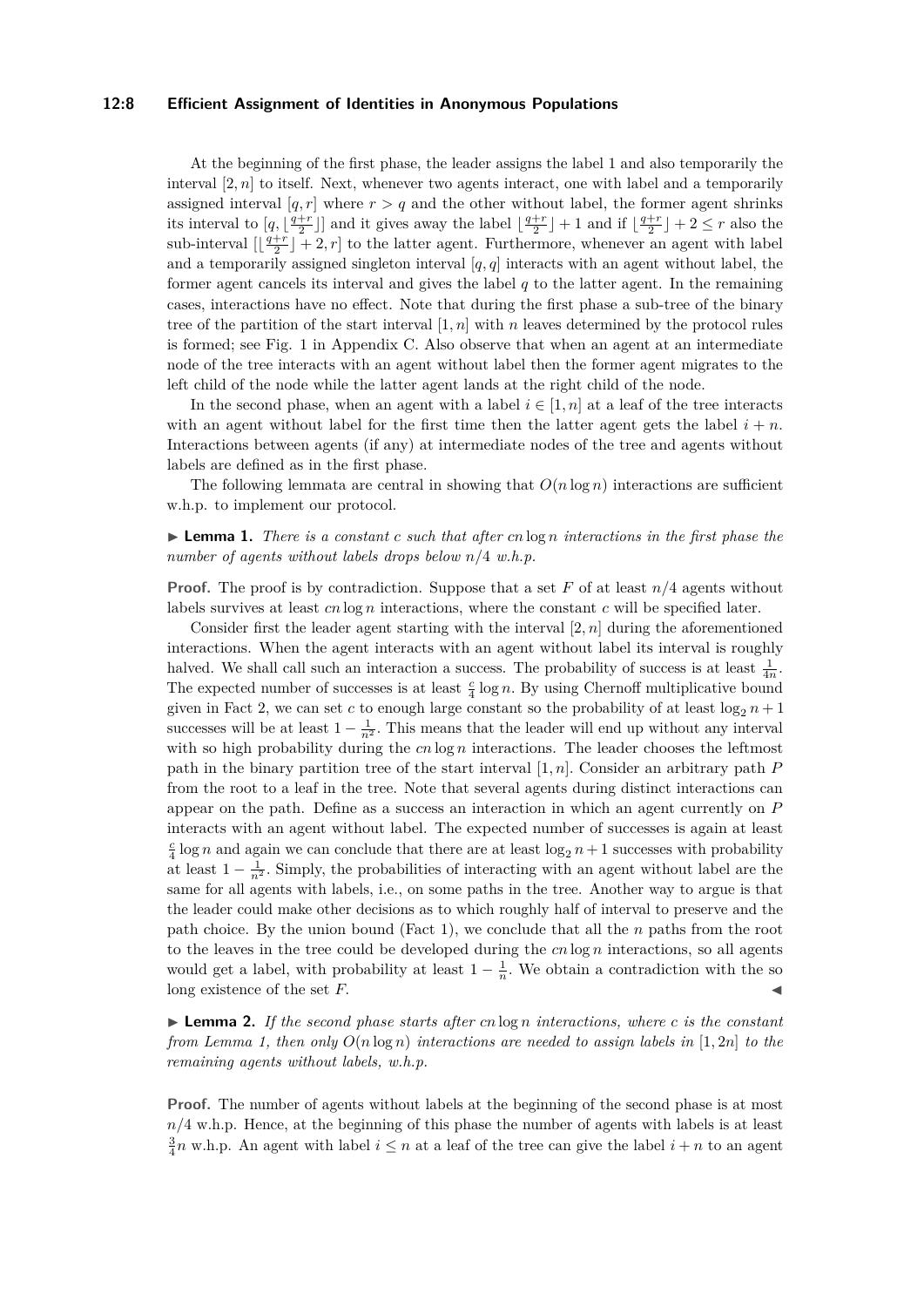without label only once. Since this can happen at most  $\frac{n}{4}$  times, the number of agents with labels in  $[1, n]$  that can give a label is always at least  $\frac{n}{2}$  w.h.p. We conclude that for an agent without label the probability of an interaction with an agent that can give a label is is at least almost  $\frac{1}{2n}$ . Hence, after each  $O(n)$  interactions the expected number of agents without label halves. It follows that the expected number of such interactions rounds is  $O(\log n)$ . Consequently, the number of the rounds is also  $O(\log n)$  w.h.p. by Chernoff bound (Fact [2\)](#page-5-0).

An alternative way to obtain the  $O(n \log n)$  bound on the number of interactions w.h.p. is to use Fact [3](#page-6-2) with  $C = O(\frac{1}{1/2})$  and  $\delta = \frac{1}{2}$ . Then, each agent will interact with at least *C* log *n* agents w.h.p. during *Cn* log *n* interactions. Consequently, the probability that a given agent does not interact with any agent that can give a label during the aforementioned interactions is  $(1 - \frac{1}{2})^{O(2 \log n)}$ . Hence, by picking enough large *C*, we conclude that each agent (in particular without label) will interact with at least one agent that can give a label during the  $Cn \log n$  interactions w.h.p.

#### <span id="page-8-1"></span>▶ **Lemma 3.** *During both phases, no pair of agents gets the same label.*

**Proof.** The uniqueness of the label assignments in the first phase follows from the disjointedness of the labels and intervals assigned to agents before and after each interaction. This argument also works for the labels not exceeding *n* assigned later in the second phase. Finally, the uniqueness of the labels of the form  $i + n$  follows from the uniqueness of the labels of the agents passing these labels.

<span id="page-8-0"></span>▶ **Theorem 4.** *There is a safe protocol for population of n agents that w.h.p. assigns unique labels in the range*  $[1, 2n]$  *to the agents equipped with*  $O(n)$  *states in*  $O(n \log n)$  *interactions. The protocol is also silent w.h.p.*

**Proof.** Under the assumption that the leader election preprocessing provides a unique leader, the correctness of label assignment in both phases w.h.p. and the fulfilling of the definition of a silent and safe protocol follows from Lemmata [1,](#page-7-0) [2,](#page-7-1) and [3](#page-8-1) and the specification of the protocol, respectively.

For the purpose of the leader election preprocessing, we use the simple leader election protocol using  $O(n \log n)$  interactions and  $O(n^c)$  states, for any positive constant *c*, described in [\[10,](#page-16-4) [16\]](#page-16-15) (Fact [7\)](#page-6-0). The phase clock (based on junta of leaders) from [\[19\]](#page-16-16) is also formed in  $O(n \log n)$  interactions, using  $O(\log \log n)$  states and we use this clock to count the required (by the simple leader election protocol) time  $\Omega(n \log n)$ . When this time is reached on the clock we switch from leader election to our proper labeling protocol. The two aforementioned processes can be run simultaneously, resulting in additional state usage  $O(n^c \log \log n)$  (still fine for our needs). Thus, the leader election preprocessing and its synchronization with the proper labeling protocol in two phases add  $O(n \log n)$  interactions and  $o(n)$  states w.h.p. It provides a unique leader w.h.p. It follows that w.h.p. the whole protocol provides a correct labeling, it is silent and safe. In fact, we can make it safe (with probability 1) by prohibiting agents to change or get rid of an assigned label. Note that this constraint does not affect the operation of the protocol when a unique leader is provided by the preprocessing.

Both phases require  $O(n \log n)$  interactions w.h.p. by Lemmata [1,](#page-7-0) [2.](#page-7-1)

To put the two phases described in Lemmata [1,](#page-7-0) [2](#page-7-1) together, we let the leader agent to count its interactions. When the number of interactions of the leader in the first phase exceeds an appropriate multiplicity of log *n*, the total number of interactions in the first phase achieves the required lower bound from Lemma [1](#page-7-0) w.h.p. by Fact [3.](#page-6-2) Therefore, then the leader starts broadcasting the message on the transition to the second phase to the other agents. By Fact [4,](#page-6-1) the broadcasting increases the number of interactions only by  $O(n \log n)$ w.h.p. (The leader can also stop the second phase in a similar fashion.)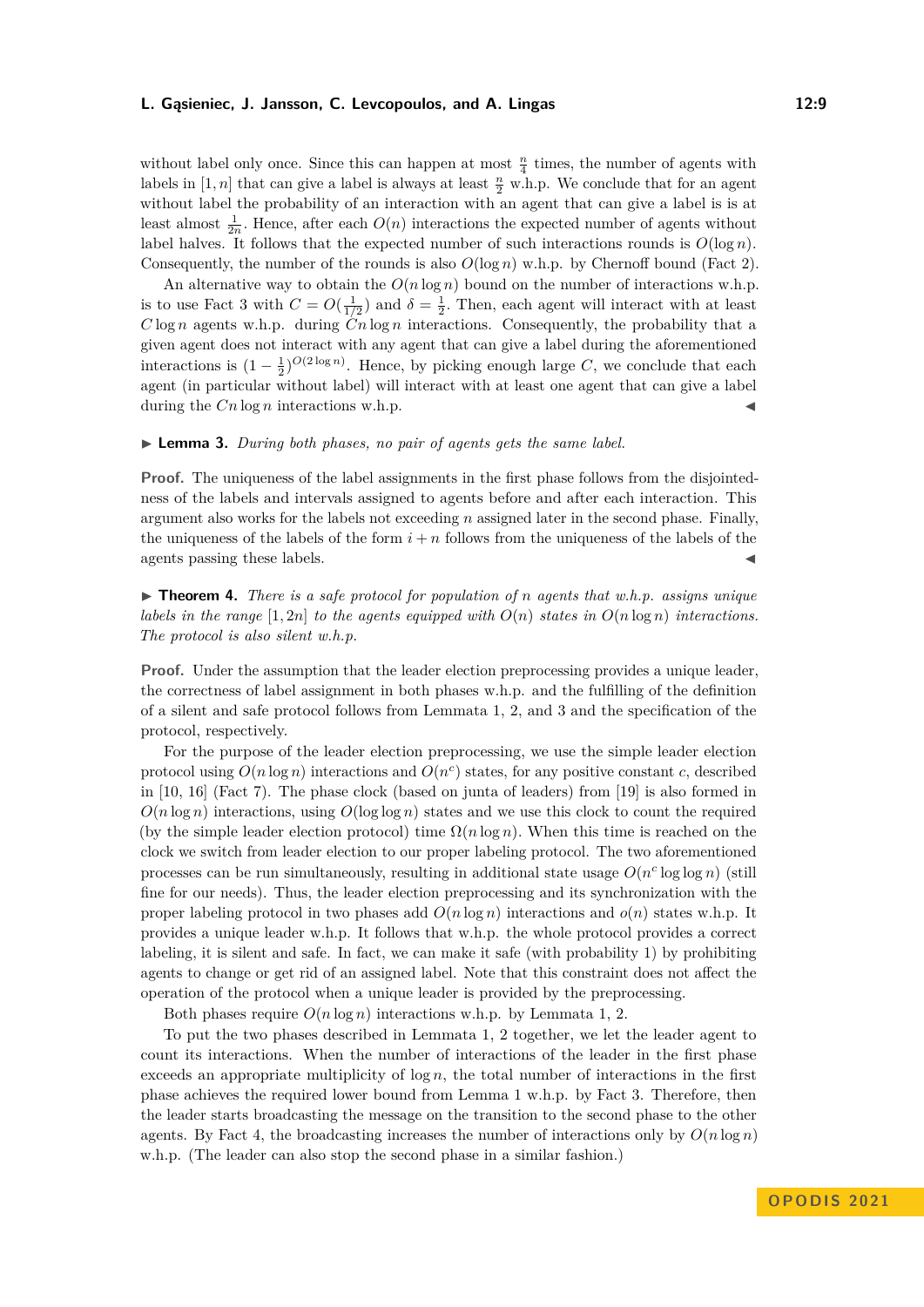#### **12:10 Efficient Assignment of Identities in Anonymous Populations**

To save on the number of states, instead of having states corresponding to all possible sub-intervals of  $[1, n]$ , we consider states corresponding to the nodes of the interval partition tree (see Fig. [1](#page-17-0) in Appendix C) whose sub-tree is formed in the first phase. More precisely, we associate two states with each intermediate node of the binary tree on *n* leaves and *n* − 1 intermediate nodes. They indicate whether or not the agent at the intermediate node has already received the message about the transition to the second phase. Next, we associate four states to each leaf of the tree. They indicate similarly whether or not the agent at the leaf has already received the phase transition message and whether or not the agent has already passed a label to an agent without label in the second phase, respectively. With each label in the range  $[n+1, 2n]$ , we associate only a single state. Additionally, there are *O*(log *n*) states used by the leader to count interactions in order to start the second phase. Recall also that the leader election preprocessing requires  $o(n)$  additional states. Thus the total number of states does not exceed  $2n + 4n + n + o(n)$ .

By combining the protocol of Theorem [4](#page-8-0) with that of Berenbrink et al. for exact counting the population size (Fact  $6$ ), we obtain the following corollary on unique labeling when the population size is unknown to agents initially.

<span id="page-9-1"></span>▶ **Corollary 5.** *There is a protocol for a population of n agents that assigns unique labels in the range*  $[1, 2n]$  *to the agents initially not knowing the number n, equipped with*  $\tilde{O}(n)$  *states, in O*(*n* log *n*) *interactions w.h.p.*

**Proof.** We run first the protocol for exact counting (Fact [6\)](#page-6-3) and then our protocol for unique labeling (Theorem [4\)](#page-8-0) using the leader elected by the counting protocol. We can synchronize the three protocols in a similar fashion as we synchronized the two phases of our protocol additionally using  $O(n \log n)$  interactions and  $O(\log n)$  states.

By using the method of approximate counting from [\[10\]](#page-16-4) (Fact [5\)](#page-6-4) instead of that for exact counting (Fact [6\)](#page-6-3), we can decrease the number of states to  $O(n)$  at the cost of increasing the label range to [1, 8*n*] and the number of interactions required to  $O(n \log^2 n)$ .

**Range**  $[1,(1+\varepsilon)n]$ . The new protocol is obtained by the following modifications in the previous one. The leader which counts the number of own interactions starts broadcasting the phase transition message when the number of agents without labels drops below  $n\varepsilon/4$ w.h.p. (see Lemma [6\)](#page-9-0). The information about the transition to the second phase affects only the agents at the leaves of the interval partition tree, corresponding to labels in  $[1, n\varepsilon]$ *.* When they get the message about the phase transition, they know that they can pass a label which is the sum of their own label and *n* to the first agent without label they interact with. For this reason, only the agents at the leaves corresponding to labels in  $[1, n\varepsilon]$  as well as the agents that are at the nodes that are ancestors of the aforementioned leaves participate in the broadcasting of the phase transition message. (Observe that the number of agents at these ancestors is  $O(n\varepsilon)$  and an agent at such an ancestor also has a label in [1, n $\varepsilon$ ].) In the second phase, besides the agents at the leaves corresponding to labels in  $[1, n\varepsilon]$  and the agents without labels, also the agents at the intermediate nodes of the tree (if any) can really interact, in fact as in the first phase.

The following generalization of Lemma [1](#page-7-0) is straightforward; see Appendix D for the proof.

<span id="page-9-0"></span>**Example 6.** Let *c* be the constant from the statement of Lemma [1.](#page-7-0) During  $cn \log n/\varepsilon$ *interactions in the first phase the number of agents without label drops below nε/*4 *w.h.p.*

Having Lemma [6,](#page-9-0) we can easily generalize Lemma [2](#page-7-1) to the following one; see Appendix D for the proof.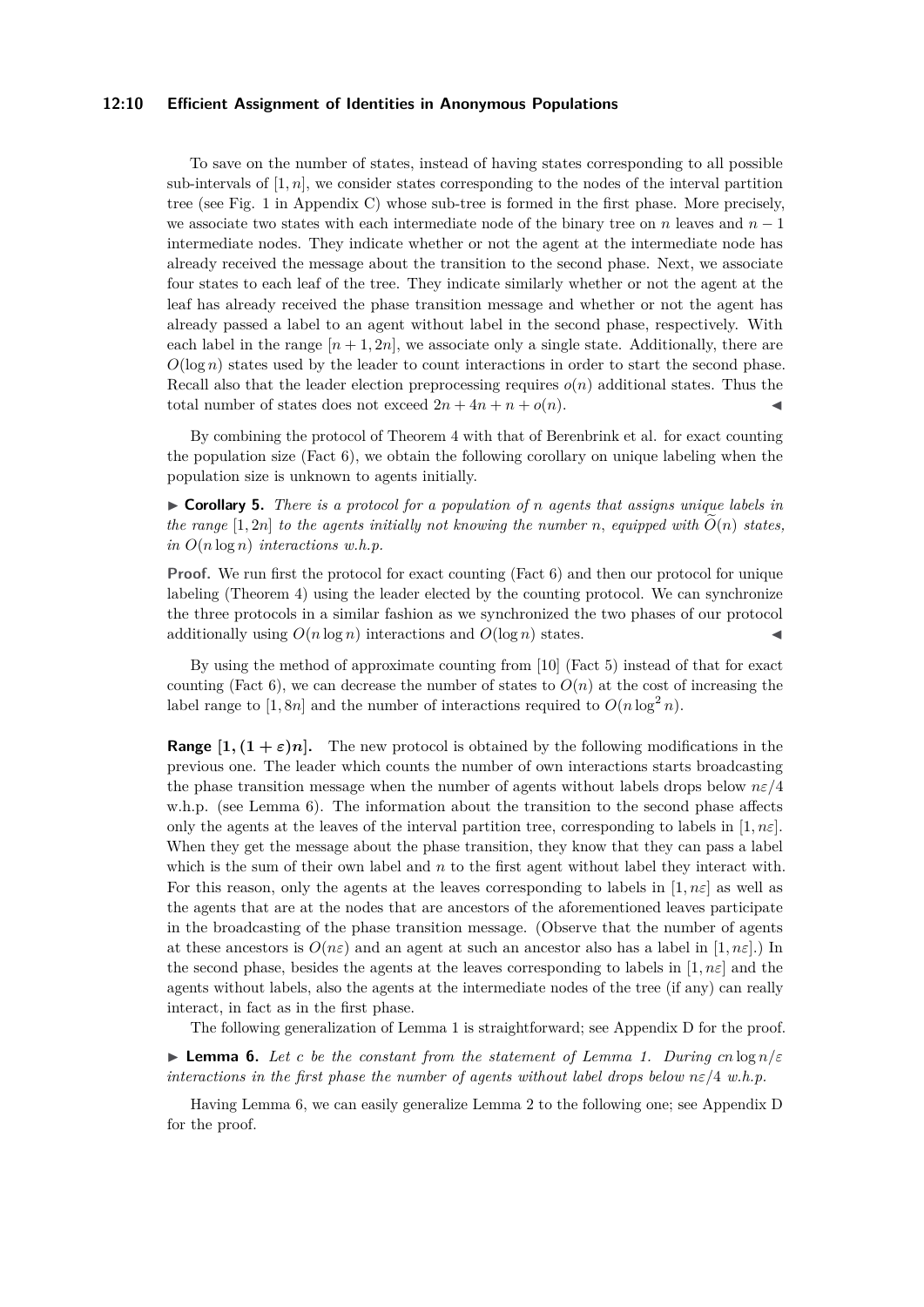<span id="page-10-1"></span>▶ **Lemma 7.** *If the second phase starts after cn* log *n/ε interactions, where c is the constant from Lemmata* [1,](#page-7-0) [6](#page-9-0), then only  $O(n \log n/\varepsilon)$  interactions are needed to assign labels in  $[1,(1+\varepsilon)n]$  *to the remaining agents without labels, w.h.p.* 

We also need the following auxiliary lemma on broadcasting constrained to a subset of agents; see Appendix D for the proof.

<span id="page-10-2"></span> $\blacktriangleright$  **Lemma 8.** *The leader can inform*  $\Theta(n\varepsilon)$  *agents with labels not exceeding*  $O(n\varepsilon)$  *about the phase transition using only these agents in*  $O(n \log n/\varepsilon)$  *interactions.* 

The proof of the following theorem is analogous to that of Theorem [4](#page-8-0) with Lemmata [1,](#page-7-0) [2](#page-7-1) replaced by Lemmata [6,](#page-9-0) [7.](#page-10-1)

<span id="page-10-0"></span>**• Theorem 9.** Let  $\varepsilon > 0$ . There is a silent w.h.p. and safe protocol for a population of *n* agents that assigns unique labels in the range  $[1,(1+\varepsilon)n]$  to *n* agents equipped with  $(2 + \varepsilon)n + O(n^c)$  *states, for any positive*  $c < 1$ *, in*  $O(n \log n/\varepsilon)$  *interactions w.h.p.* 

**Proof.** Under the assumption that the leader election preprocessing provides a unique leader, the correctness of the label assignment in both phases w.h.p. and the fulfillment of the definition of a silent and safe protocol follow from Lemmata [6,](#page-9-0) [7,](#page-10-1) and [8](#page-10-2) by the same arguments as in the proof of Theorem [4.](#page-8-0)

The leader election preprocessing and its synchronization with the proper labeling protocol require  $O(n \log n)$  interactions and  $o(n^c)$  states, for  $c < 1$ , w.h.p. as described in the proof of Theorem [4.](#page-8-0) Analogously, it follows that w.h.p. the whole protocol provides a valid labeling, it is silent and safe. Again, it can be transformed to a safe protocol by prohibiting agents to change or get rid of an assigned label.

By Lemmata [6,](#page-9-0) [7,](#page-10-1) both phases require  $O(n \log n/\varepsilon)$  interactions w.h.p. The broadcasting about the phase transition starts when the number of agents without labels in the first phase drops below  $n\varepsilon/4$  w.h.p. By Lemma [8,](#page-10-2) it requires  $O(n \log n/\varepsilon)$  interactions w.h.p. since only the  $\Theta(n\varepsilon)$  agents in states corresponding to labels in  $[1, n\varepsilon]$  are involved in it.

The estimation of the number of needed states is more subtle than in Theorem [4.](#page-8-0) With each intermediate node of the interval partition tree that does not correspond to a label in  $[1, n\varepsilon]$  (equivalently, that is not an ancestor of a leaf corresponding to a label in  $[1, n\varepsilon]$ ), we associate a single state. (Recall here that if an agent at an intermediate node of the tree encounters an agent without label then the former agent moves to the left child of the node.) With each intermediate node corresponding to a label in  $[1, n\varepsilon]$ , we associate two states. They indicate whether or not the agent at the node has already got the message about phase transition. Next, with each leaf of the tree corresponding to a label *i* in [1,  $n\varepsilon$ ], we associate four states. They indicate whether or not the agent at the leaf has already got the message about the phase transition, and whether or not the agent has already passed the label  $i + n$ to some agent without label, respectively. To each of the remaining leaves, we associate only a single state.

We also need  $O(\log n/\varepsilon)$  additional states for the leader to count the number of own interactions in order to start broadcasting the message on transition to phase two at a right time step. In fact, we can get rid of the  $O(\frac{1}{\varepsilon})$  factor here by letting the leader to count approximately each Θ(1*/e*) interaction. Simply, the leader can count only interactions with agents which have got labels not exceeding  $O(\varepsilon n)$ .

Finally, we have *nε* states corresponding to the labels in  $[n+1,(1+\varepsilon)n]$ . Thus, totally only  $(2 + O(\varepsilon))n + O(n^c)$  states, for any positive  $c < 1$ , are sufficient. To get rid of the constant factor at  $\varepsilon$ , it is sufficient to run the protocol for a smaller  $\varepsilon' = \Omega(\varepsilon)$ . It does not change the asymptotic upper bound on the number of required interactions w.h.p. and even it decreases the range of the labels.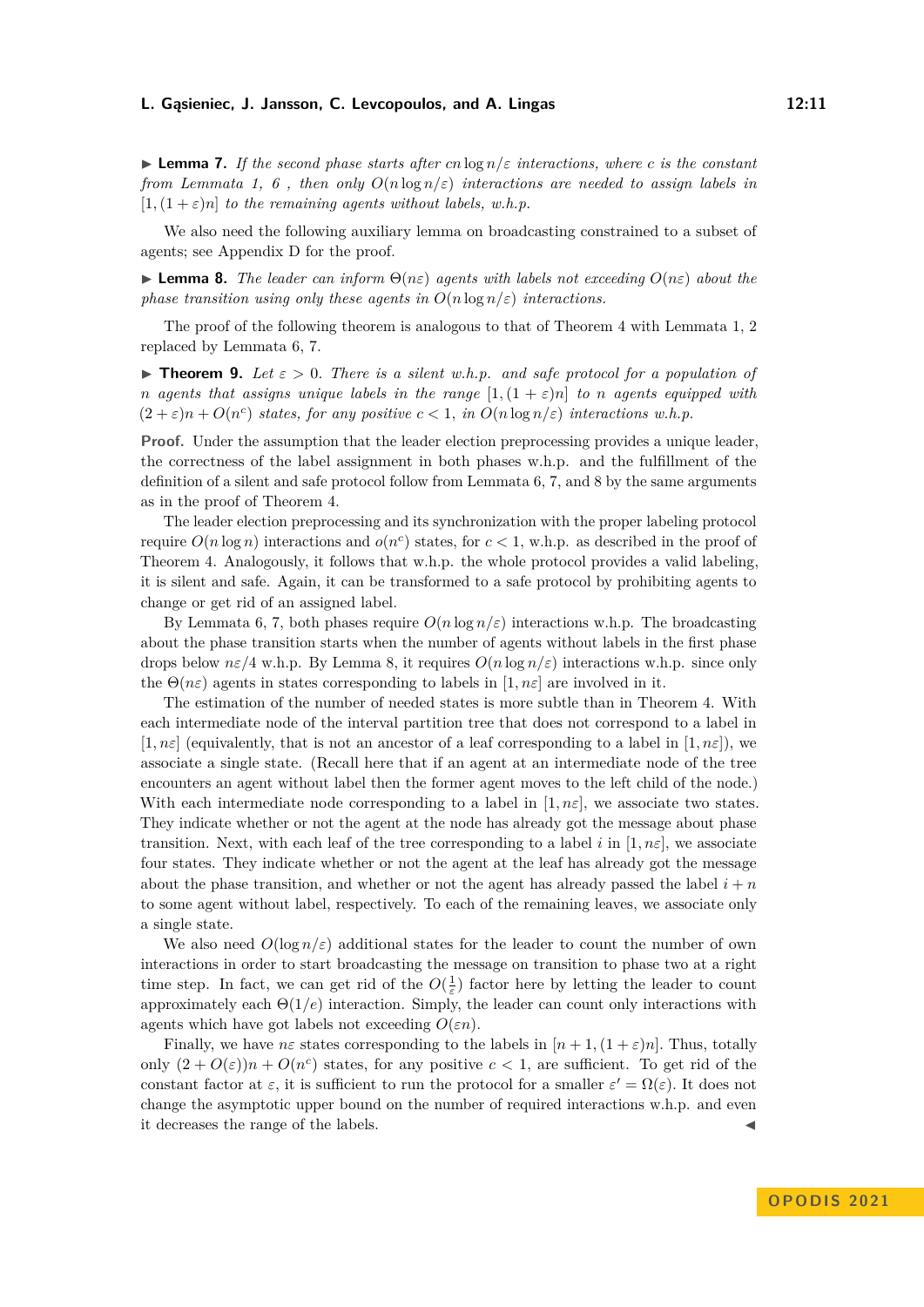#### **12:12 Efficient Assignment of Identities in Anonymous Populations**

Note that  $\varepsilon$  in Theorem [9](#page-10-0) does not have to be a constant; it can even be as small as  $O(n^{-1})$ .

By combining the protocol of Theorem [9](#page-10-0) with that of Berenbrink et al. for exact counting the population size (Fact [6\)](#page-6-3), we obtain the following corollary on unique labeling when the population size is unknown to agents initially. The proof is analogous to that of Corollary [5.](#page-9-1)

<span id="page-11-1"></span> $\triangleright$  **Corollary 10.** Let  $\varepsilon > 0$ . There is a protocol for a population of *n* agents that assigns *unique labels in the range*  $[1,(1+\varepsilon)n]$  *to the agents initially not knowing the number n*, *equipped with*  $\tilde{O}(n)$  *states in*  $O(n \log n/\varepsilon)$  *interactions w.h.p.* 

## **4 State- and range-optimal labeling**

In this section we propose and analyze state-optimal protocols, which are silent and safe once a unique leader is elected, and utilize labels from the smallest possible range [1*, n*]*.* We assume the number of agents *n* to be known. We propose such a labeling protocol *Single-Cycle* which utilizes  $n + 5\sqrt{n} + O(n^c)$  states, for any positive  $c < 1$ , and the expected number of interactions required by the protocol is  $O(n^3)$ . We show in Section 5 that any silent and safe labeling protocol requires  $n + \sqrt{\frac{n-1}{2}} - 1$  states, see Theorem [14.](#page-13-1) Thus, our protocol is almost state-optimal. Finally, we propose a partial parallelization of *Single-Cycle* protocol called *k*-*Cycle* protocol which utilizes  $(1 + \varepsilon)n$  states and  $O((n/\varepsilon)^2)$  interactions for  $\varepsilon = \Omega(n^{-1/2})$ .

**Labeling protocol.** The state efficient labeling protocol starts from a preprocessing electing a unique leader. Its main idea is to use two agents: the initial leader *A* and a nominated (by *A*) agent *B,* as partial *label dispensers*. These two agents jointly dispense unique labels for the remaining *free* (non-labeled yet) agents in the population where agent *A* dispenses the first and agent *B* the second part of each individual label. For the simplicity of presentation, we assume that *n* is a square of some integer. During execution of the protocol agent *A* uses partial labels  $\text{label}(a) \in \{0, \ldots, \sqrt{n} - 1\}$  and *B* uses partial labels  $\text{label}(b) \in \{1, \ldots, \sqrt{n}\}.$ The two dispensers label every agent by a unique pair of partial labels  $(1abel(a), label(b))$ where the combination  $(i, j)$  is interpreted as the integer label  $i \cdot \sqrt{n} + j$ . The protocol first labels all *free* (different to dispensers unlabeled) agents and eventually gives labels (0*,* 2) to agent *B* and  $(0, 1)$  to agent *A*.

In a nutshell, the labeling process is based on a single cycle of interactions between dispensers *A* and *B* and the free agents. Agent *A* awaits an interaction with a free agent *F* when *A* dispenses to *F* its current partial label  $\text{label}(a)$ . Now *F* awaits an interaction with *B* in order to receive the second part of its label. And when this happens agent *F* concludes with the combined label and agent *B* awaits an interaction with *A* to inform that the next free agent needs to be labeled. On the conclusion of this interaction if  $label(b) > 1$  agent *B* adopts new partial label  $\text{label}(b) - 1$ , otherwise *B* adopts  $\text{label}(b) = \sqrt{n}$  and agent *A* adopts new label  $\text{label}(a) - 1$ . The only exception is when  $\text{label}(a) = 0$  and  $\text{label}(b) = 2$ when agent *B* adopts label (0*,* 2) and agent *A* adopts label (0*,* 1) and both agents conclude the labeling process. For more details, see the definition of the transition function in Appendix E.

<span id="page-11-0"></span>▶ **Theorem 11.** Single-cycle *utilizes*  $n + 5 \cdot \sqrt{n} + O(n^c)$  *states, for any positive*  $c < 1$ *, and the minimal label range* [1*, n*]*. The expected number of interactions required by the protocol is O*(*n* 3 )*. Once a unique leader is elected, it produces a valid labeling of the n agents and it is silent and safe.*

**Proof.** Assume that the leader election preprocessing provides a unique leader. Then, the protocol is silent and safe by its definition. All ll labels are dispensed in the sequential manner and the labeling process concludes when the two dispensers finalize their own labels.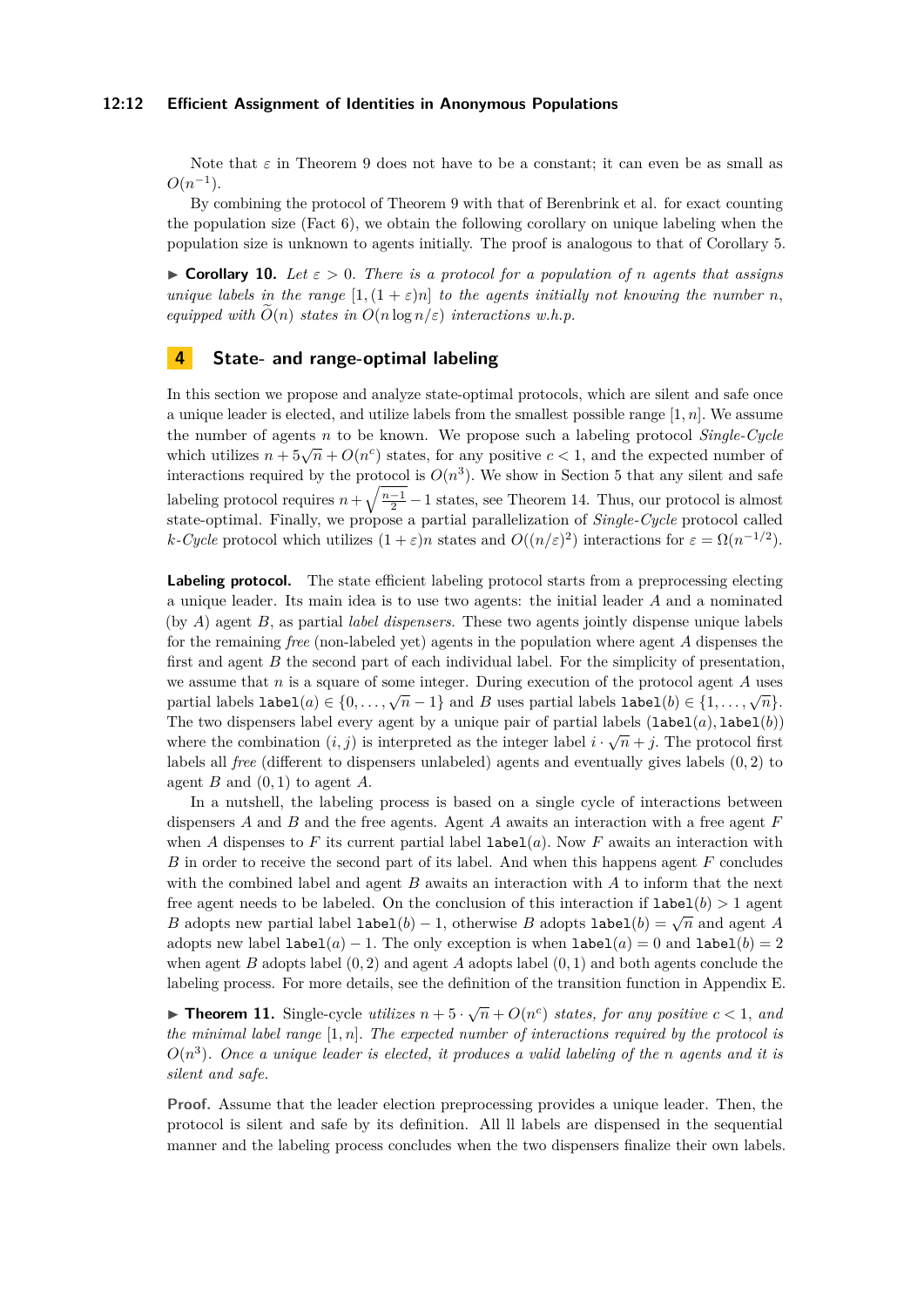In particular, as soon as the two dispensers *A* and *B* are established they operate in a short cycle formed of steps *C*1*, C*2 and *C*3 labeling one by one all free agents in the population. One can observe that the sequence of cycles mimics the structure of two nested loops where the external loop iterates along the partial labels of *A* and the internal one along partial labels of *B*. In total, we have  $n-2$  iterations where the expected number of interactions required by each iteration is  $O(n^2)$ . Thus one can conclude that the expected number of interactions required by the whole labeling process but for the leader election preprocessing is  $O(n^3)$ . By the definition of the protocol the range of assigned labels is [1, n]. Finally, as indicated earlier in this section the number of states utilized by the protocol but for the √ leader election preprocessing is equal to  $n + 5 \cdot \sqrt{n} + 4$ .

The leader election preprocessing and its synchronization with the proper labeling protocol require additional  $O(n \log n)$  interactions and additional  $o(n^c)$  states, for  $c < 1$ , w.h.p. as described in the proof of Theorem [4.](#page-8-0)

Observe that when the exact value of *n* is embedded in the transition function on the conclusion all agents become dormant, i.e., they stop participating in the labeling process. One could redesign the protocol such that the labels are dispensed by *A* and *B* in the increasing order using a diagonal method, e.g., (0*,* 0)*,* (0*,* 1)*,* (1*,* 0)*,* (0*,* 2)*,* (1*,* 1)*,* (2*,* 0)*,* (0*,* 3)*,*  $(1, 2)$ *,*  $(2, 1)$ *,*  $(3, 0)$  etc., where agent *A* gets label  $(0, 0)$ *,* agent *B* gets label  $(0, 1)$ *,* the first labeled free agent gets  $(1,0)$ , the second  $(0,2)$ , then  $(1,1)$  and  $(2,0)$ , when *A* and *B* start using the next diagonal, etc. Each pair  $(i, j)$  is interpreted as  $(i + j)(i + j + 1)/2 + i$ , e.g.,  $(0,1) = 1$ ,  $(0,2) = 3$ ,  $(0,3) = 6$  and in general  $(0,j) = j(j+1)/2$ ,  $(1,j-1) = j(j+1)/2 + 1$ ,  $(1, j - 2) = j(j + 1)/2 + 2, \ldots, (j, 0) = j(j + 1)/2 + j = (j + 1)(j + 2)/2 - 1 = (0, j + 1) - 1$ *.* In this case the size of the population does not need to be known in advance, however, the two dispensers will never stop searching for free agents yet to be labeled.

**Faster Labeling.** We observe that one can partially parallelize *Single-Cycle* protocol by instructing leader *A* to form *k* pairs of dispensers where each pair labels agents in a distinct range of size  $n/k$ . In such case the new *k-cycle* protocol requires extra 2*k* states to allow leader *A* initialize the labeling process (create two dispensers) in all *k* cycles. Thus the total number of states is bounded by  $n + 2k + k \cdot (5\sqrt{n/k} + 4) = n + 6k + 5k \cdot \sqrt{n/k} <$ *n* + 6(*k* +  $\sqrt{nk}$ )  $\lt n$  + 12 $\sqrt{nk}$ , as  $k \lt \sqrt{nk}$ , plus the number of states required by the leader election preprocessing. We use the same method for the leader election preprocessing and its synchronization with the proper labeling protocol described in the proof of Theorem [4.](#page-8-0) Analogously, it adds  $O(n \log n)$  interactions and  $O(n^c)$  states, for any positive  $c < 1$ . As we Analogously, it adds  $O(n \log n)$  interactions and  $O(n^2)$  states, for any positive need to pick k for which  $n + 12\sqrt{nk} \leq n + n\varepsilon$  we conclude that  $k \leq n\varepsilon^2/144$ .

One can show that for  $k = n\varepsilon^2/144$ , the expected number of interactions required by the *k*-cycle protocol is  $O(n^2/\varepsilon^2)$ . Note that in order to initialize *k* cycles the leader *A* has to communicate with 2*k* − 1 free agents. As *k* is at most a small fraction of *n* during the search for dispensers for each cycle the number of free agents is always greater than *n/*2 (in fact it is very close to *n*). Thus the probability of forming a new dispenser during any interaction is greater than  $1/2n$ , i.e., the product of the probability  $1/n$  that the random scheduler selects leader *A* as the initiator, times the probability greater than 1*/*2 that the responder is a free agent. In order to finish the initialization, we need to create new dispensers  $2k - 1$  times. Using Chernoff bound, we observe that after  $O(kn) = O(n^2/\varepsilon^2)$  interactions all *k* cycles have their two dispensers formed. As each cycle dispenses  $n/k = 144/\varepsilon^2$  labels and the expected number of interactions required to dispense a single label is  $O(n^2)$  with high probability, the expected number of interactions required by a specific cycle to generate all labels is  $O(n^2/\varepsilon^2)$ also with high probability. As observed earlier, the leader election preprocessing adds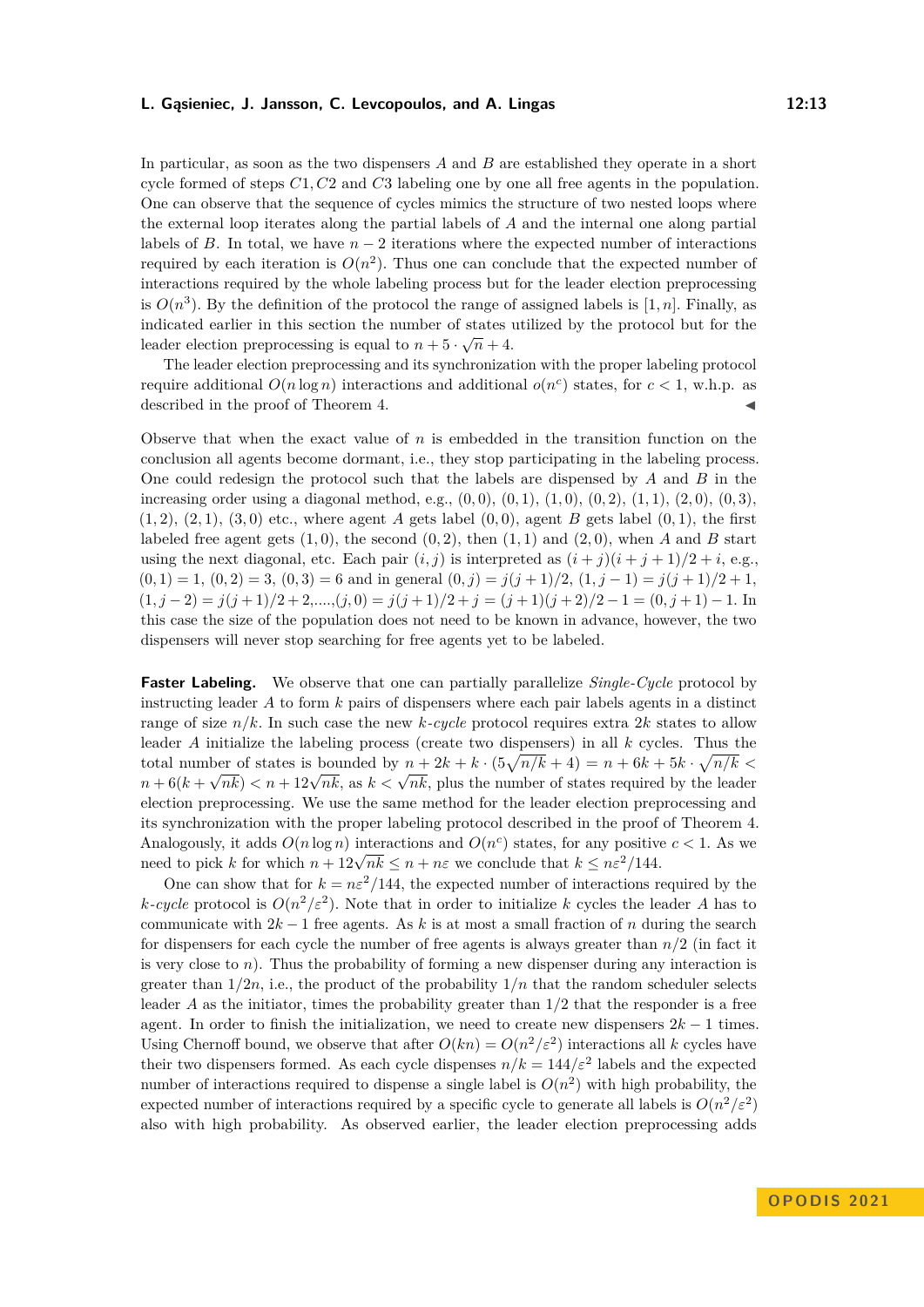#### **12:14 Efficient Assignment of Identities in Anonymous Populations**

only  $O(n \log n)$  interactions w.h.p. Hence, the expected number of interactions required to conclude the labeling process is  $O(n^2/\varepsilon^2)$ . Finally, note that for small values of  $\varepsilon$  approaching *n*<sup>-1/2</sup> *k-cycle* protocol reduces to *Single-cycle* protocol and for constant *ε* the number of interactions required by the protocol is  $O(n^2)$ .

<span id="page-13-0"></span>▶ **Theorem 12.** For  $k = n\varepsilon^2/144$ , where  $\varepsilon = \Omega(n^{-1/2})$ , and the minimal label range [1, n], *the proposed k*-cycle *labeling protocol provides a space-time trade-off in which utilization of*  $(1 + \varepsilon)n + O(\log \log n)$  *states permits the expected number of interactions*  $O(n^2/\varepsilon^2)$ .

## **5 Lower bounds**

In this chapter, we derive several lower bounds on the number of states or the number of interactions required by silent, safe or the so-called pool protocols for unique labeling. Importantly, these lower bounds also hold in our model assuming that the population size is known to the agents initially and also when a unique leader is available initially.

The following general lower bound valid for any range of labels follows immediately from the definitions of a population protocol and the problem of unique labeling, respectively.

<span id="page-13-2"></span> $\triangleright$  **Theorem 13.** *The problem of assigning unique labels to n agents requires*  $\Omega(n \log n)$ *interactions w.h.p. and the agents have to be equipped with at least n states.*

**Proof.**  $\Omega(n \log n)$  interactions are needed w.h.p. since each agent has to interact at least once, see, e.g., the introduction in [\[10\]](#page-16-4). The lower bound on the number of states follows from the symmetry of agents, so any agent has to be prepared to be assigned an arbitrary label with at least a logarithmic bit representation.

**A sharper lower bound on the number of states.** We obtain the following lower bound on the number of states required by a silent protocol which produces a valid labeling of the *n* agents and is safe w.h.p. The lower bound holds even if the protocol is provided with a unique leader and the knowledge of the number of agents. It almost matches the upper bound established in the previous section.

<span id="page-13-1"></span>▶ **Theorem 14.** *A silent protocol which produces a valid labeling of the n agents and is safe with probability larger than*  $1 - \frac{1}{n}$  *requires at least*  $n + \sqrt{\frac{n-1}{2}} - 1$  *states. Also, if a silent protocol, which produces a valid labeling of the n agents and is safe with probability* 1*, uses*  $n + t$  *states, where*  $t < n$ *, then the expected number of interactions required by the protocol to* provide a valid labeling is  $\frac{n^2}{t+1}$ .

**Proof.** Let *I* be the set of ordered pairs of the *n* agents. *I* can be interpreted as the set of possible pairwise interactions between the agents.

Let *Z* be a finite run of the protocol, i.e., a finite sequence of pairs in *I*. Suppose that the execution of *Z* is successful, i.e., each agent reaches a final state with a distinct label, and no agent gets assigned two or more distinct labels during the run.

Let  $F_Z$  be the set of final states achieved by the agents after the execution of the run *Z*. We have  $|F_Z| = n$ . Also, let  $R_Z$  stand for the set of remaining states used in this run. Observe that if an agent is in a state in *F<sup>Z</sup>* then it has a label.

For an agent *x*, let  $f_Z(x) \in F_Z$  be the last state achieved by the agent in the run *Z*, and let  $pred_Z(x)$  be the next to the last state achieved by the agent x in the run. Since for at most one agent the common initial state can be the final one,  $pred_Z()$  is defined for at least  $n-1$  agents. If  $pred_Z(x) \in F_Z$  and  $pred_Z(x)$  assigns a distinct label from that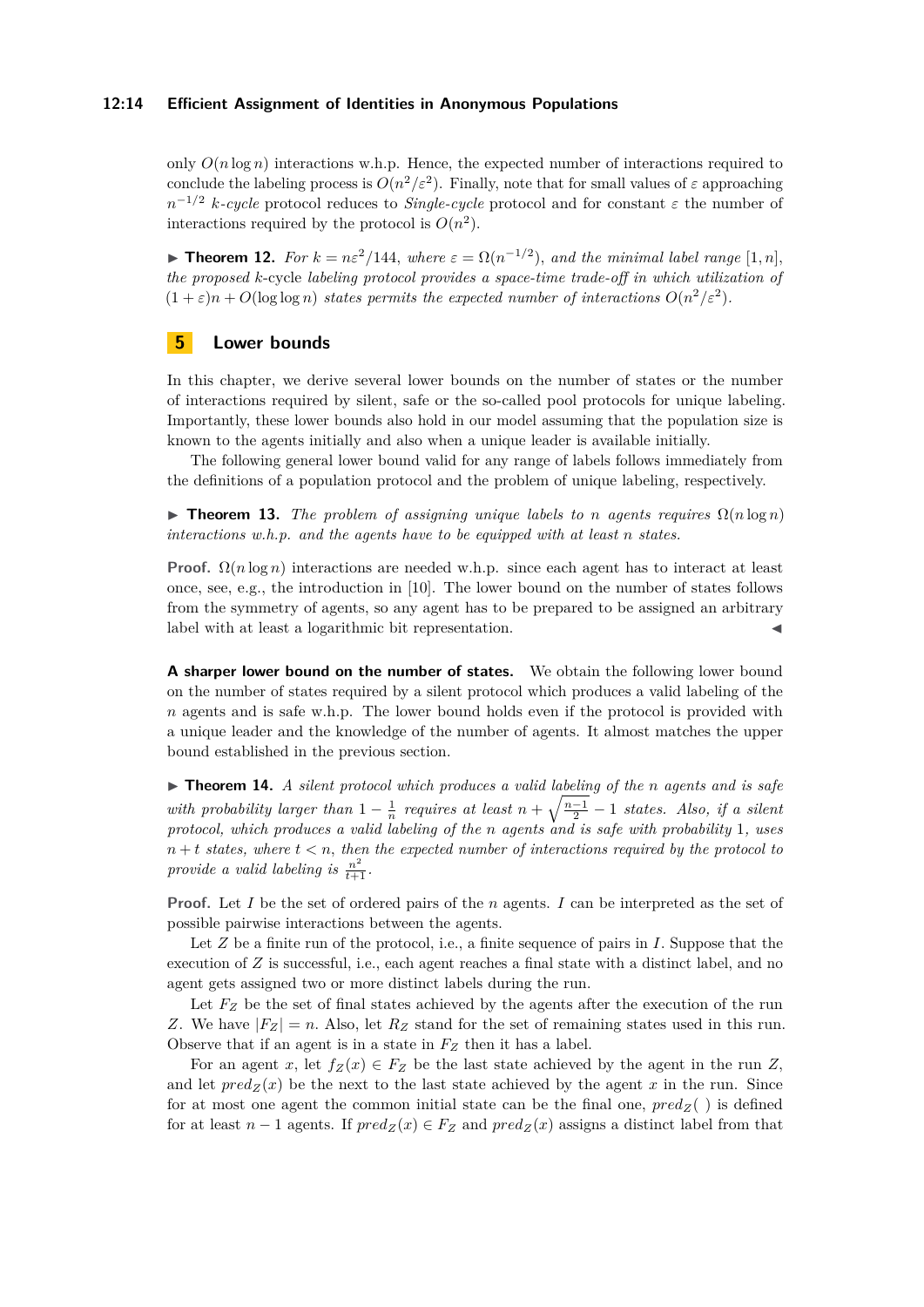assigned by  $f_Z(x)$  to x then we have a contradiction with our assumptions on Z. In turn, if  $pred_Z(x) \in F_Z$  and  $pred_Z(x)$  assign the same label as that assigned by  $f_Z(x)$  to *x* then we have a contradiction with the validity of the final labeling resulting from *Z.* We conclude that if  $pred_Z(x)$  is defined then  $pred_Z(x) \in R_Z$ .

Next, let *A<sup>Z</sup>* be the set of agents *x* that achieved their final state in the run *Z* by an interaction of *x* in the state  $pred_Z(x)$  with an agent in a state in  $F_Z$ . For the proof of the following claim under the assumptions of the first statement in the theorem, see Appendix F.

<span id="page-14-0"></span> $\triangleright$  Claim 15. There is a finite run *Z* of the protocol such that after the execution of *Z*, each agent is in a final state with a distinct label, no single agent is assigned distinct labels during *Z*, and for any pair of distinct agents *x*,  $y \in A_Z$ ,  $pred_Z(x) \neq pred_Z(y)$ .

From here on, we assume that the run *Z* satisfies the claim. Consequently,  $|R_Z| \geq |A_Z|$ .

Let  $B_Z$  be the set of remaining agents that got their final state in  $F_Z$  in an interaction where both agents were in states outside  $F_Z$ , i.e., in  $R_Z$ . Since the agents in *B* achieved distinct final states with distinct labels in the aforementioned interactions, we infer that  $2|R_Z|^2 \geq |B_Z|$  and thus  $|R_Z| \geq \sqrt{|B_Z|/2}$ . Simply, there are  $|R_Z|^2$  ordered pairs of states in  $R_Z$ , and when agents in the states forming such a pair interact they can achieve at most two distinct states in  $F_Z$ . (Consequently, if  $2|R_Z|^2 < |B_Z|$  then there would be a pair of agents in  $B_Z$  that would achieve the same final state in the run and hence it would have the same label at the end of the considered run.)

Thus, we obtain  $|R_Z| \ge \max\{|A_Z|, \sqrt{\frac{n-1-|A_Z|}{2}}\} \ge \sqrt{\frac{n-1}{2}} - 1$  by straightforward calculations. This completes the proof of the first statement of the theorem.

To prove the second statement of the theorem, we need  $|R_Z| \geq |A_Z|$  to hold for any run *Z* resulting in a valid labeling of the agents without updating the label of any single agent. The existence of such a run *Z* implied by Claim [15](#page-14-0) is not sufficient to obtain a lower bound on the expected number of required interactions. The stronger assumptions on the silent protocol in the second statement of the theorem requiring the protocol to provide always a valid labeling without updating the label of any single agent solves the problem. Namely, if  $pred_Z(x) = pred_Z(y)$  for  $x, y \in A_Z$  then following the notation and argumentation from the proof of Claim [15](#page-14-0) neither  $Z_1 i_1 Z_2 i_3$  nor any of its lengthening can provide a valid labeling without updating the label of any single agent. We obtain a contradiction with the aforementioned assumptions. Thus, the inequality  $|R_Z| \geq |A_Z|$  holds for arbitrary run Z ending with a valid labeling without updating the label of any single agent.

To prove the second statement, we may also assume w.l.o.g. that  $|A_Z| < n$  since otherwise  $t \geq |R_Z| \geq |A_Z| \geq n$ . Hence, the set  $B_Z$  of agents is non-empty. Let *x* be a last agent in  $B_Z$  that being in the state  $pred(x)$  gets its final state  $f(x)$  by an interaction with another agent *y* in a state *s*. If *y* belongs to  $B_Z$  then both *x* and *y* are the two last agents in  $B_Z$  that simultaneously get their final states in *F<sup>Z</sup>* in the same interaction. The probability of the interaction between them is only  $\frac{1}{n^2}$ . Suppose in turn that *y* belongs to  $A_Z$ . We know that  $t \geq |R_Z| \geq |A_Z|$  from the previous part. Thus, there are at most *t* agents in  $B_Z$  in the state *s* with which the agent *x* in the state  $pred_Z(x)$  could interact. The probability of such an interaction is at most  $\frac{t}{n^2}$ . We conclude that the probability of an interaction between the agent *x* and the agent *y* after which *x* gets its final state  $f(x)$  is at most  $\frac{t+1}{n^2}$ , which proves the second statement.

 $\triangleright$  **Corollary 16.** *If for*  $\varepsilon > 0$ , a silent protocol that produces a valid labeling of the n agents *and is safe with probability* 1 *uses only*  $n + O(n^{1-\epsilon})$  *states then the expected number of interactions required by the protocol to achieve a valid labeling is*  $\Omega(n^{1+\epsilon})$ *.*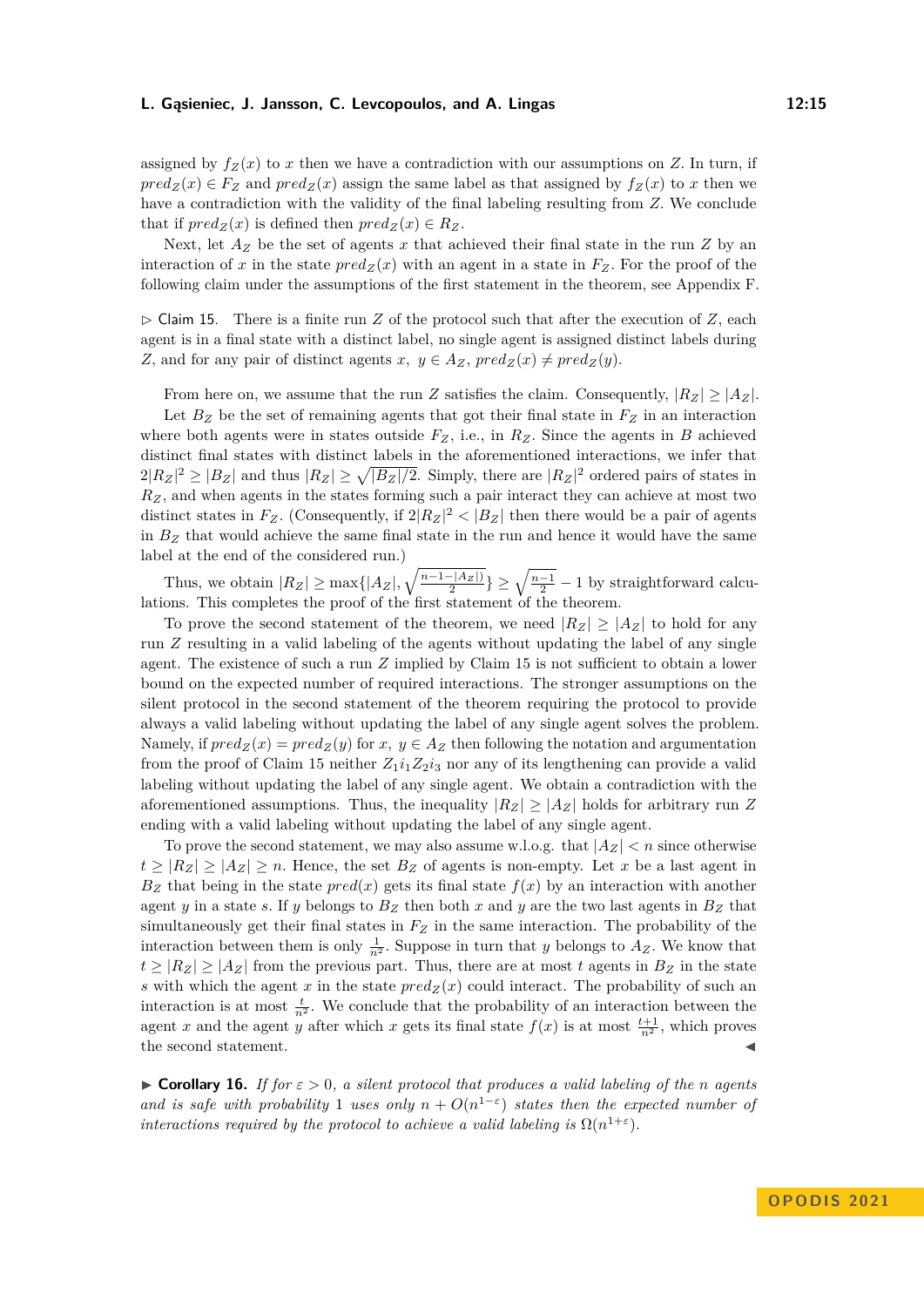#### **12:16 Efficient Assignment of Identities in Anonymous Populations**

**A lower bound for the range**  $[1, n + r]$ . Our fast protocols presented in Section 3 are examples of a class of natural protocols for the unique labeling problem that we term *pool protocols*.

In each step of a pool protocol, a subset of agents owns explicit or implicit pools of labels which are pairwise disjoint and whose union is included in the assumed range of labels. When two agents interact, they can repartition the union of their pools among themselves. Before the start of a pool protocol, only a single agent (the leader) owns a pool of labels. This initial pool corresponds to the assumed range of labels. An agent can be assigned a label from its own pool only. After that, the label is removed from the pool and cannot be changed. Finally, an agent without an assigned label cannot give away the whole own pool during an interaction with another agent without getting some part of the pool belonging to the other agent.

<span id="page-15-0"></span>▶ **Theorem 17.** *The expected number of interactions required by a pool protocol to assign unique labels in the range*  $[1, n+r]$ *, where*  $r \geq 0$ *, to the population of n agents is at least*  $\frac{n^2}{r+1}$ *.* 

**Proof.** We shall say that an agent has the P property if the agent owns a non-empty pool or a label has been assigned to the agent. Observe that if an agent accomplishes the *P* property during running a pool protocol then it never loses it. Also, all agents have to accomplish the *P* property sooner or later in order to complete the assignment task. During each interaction of a pool protocol at most one more agent can get the *P* property. Since at the beginning only one agent has the *P* property, there must exist an interaction after which only one agent lacks this property. By the disjointedness of the pools and labels, the assumed label range, and the definition of a pool protocol, there are at most  $r + 1$  agents among the remaining ones that could donate a sub-pool or label from own pool to the agent missing the *P* property. The expected number of interactions leading to an interaction between the agent missing the *P* property and one of the at most  $r + 1$  agents is  $\frac{n^2}{r+1}$  $\frac{n^2}{r+1}$  **.** 

## **6 Final remarks**

Our upper bound of  $n + 5 \cdot \sqrt{n} + O(n^c)$ , for any positive  $c < 1$ , on the number of states achieved by a protocol for unique labeling that is silent and safe once a unique leader is elected almost matches our lower bound of  $n + \sqrt{\frac{n-1}{2}} - 1$ . We can combine our protocols for unique labeling with the recent protocols for counting or approximating the population size due to Berenbrink et al. [\[10\]](#page-16-4) in order to get rid of the assumption that the population size is known to one of the agents initially. Since the aforementioned protocols from [\[10\]](#page-16-4) either require  $\tilde{O}(n)$  states or  $O(n \log^2 n)$  interactions, the resulting combinations lose some of the near-optimality or optimality properties of our protocols (cf. Corollaries [5,](#page-9-1) [10\)](#page-11-1). The related question if one can design a protocol for counting or closely approximating the population size simultaneously requiring  $O(n \log n)$  interactions w.h.p. and at most *cn* states, where *c* is a low constant, is of interest in its own right.

#### **References**

<span id="page-15-2"></span>**<sup>1</sup>** D. Alistarh, H. Attiya, S. Gilbert, A. Giurgiu, and R. Guerraoui. Fast randomized test-and-set and renaming. In *Proc. of the International Symposium on Distributed Computing , DISC*, volume 6343 of *Lect. Notes in Comput. Sci.*, pages 94–108. Springer, 2010.

<span id="page-15-1"></span>**<sup>2</sup>** D. Alistarh, O. Denysyuk, L. Rodrigues, and N. Shavit. Balls-into-leaves: Sub-logarithmic renaming in synchronous message-passing systems. In *Proc. of the 2014 ACM Symposium on Principles of Distributed Computing, PODC*, pages 232–241. ACM, 2014.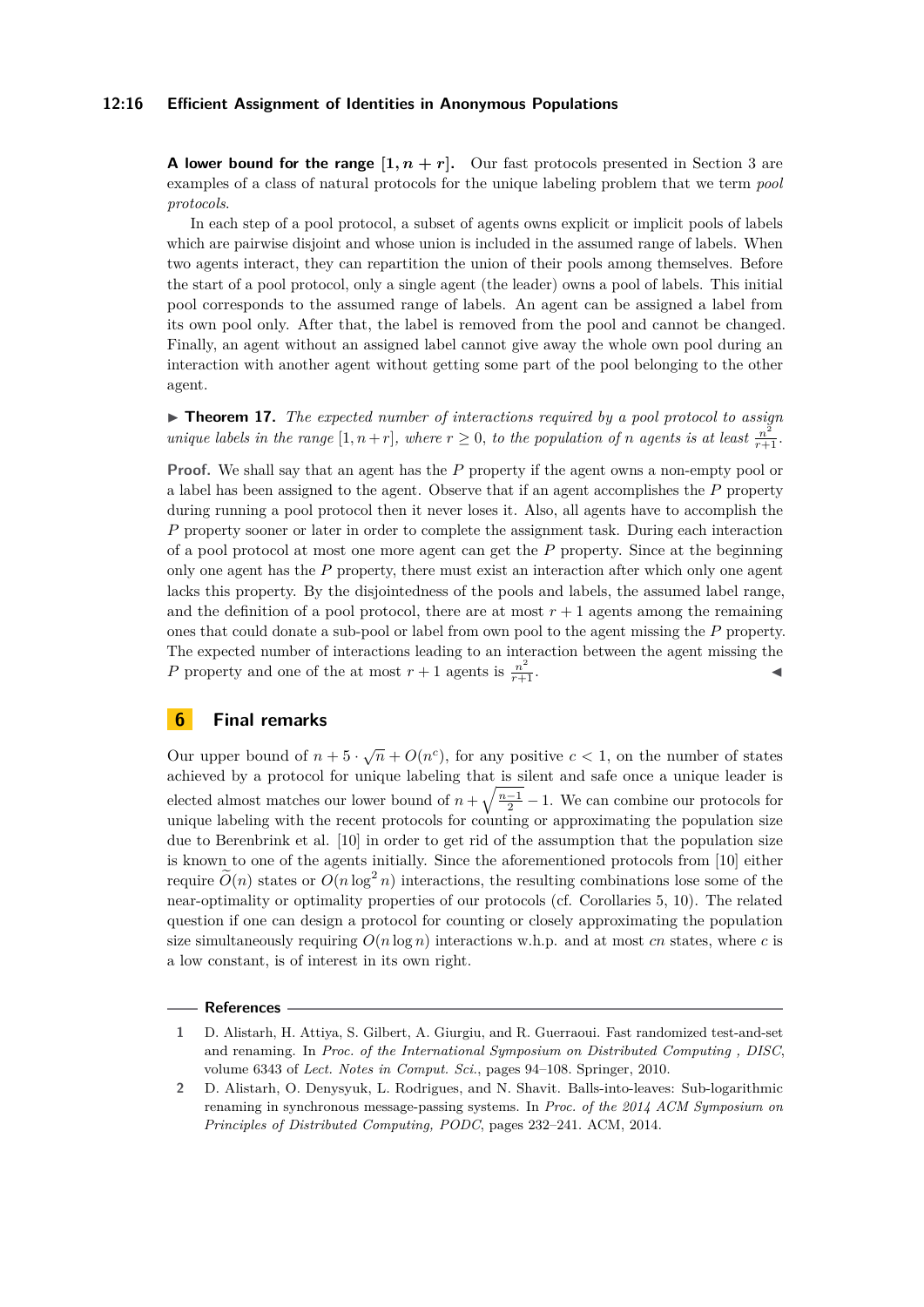- <span id="page-16-6"></span>**3** D. Alistarh and R. Gelashvili. Recent algorithmic advances in population protocols. *ACM SIGACT News*, 49(3):63–73, 2018.
- <span id="page-16-0"></span>**4** D. Angluin, J. Aspnes, Z. Diamadi, M.J. Fischer, and R. Peralta. Computation in networks of passively mobile finite-state sensors. *Distributed Computing*, 18(4):235–253, 2006.
- <span id="page-16-3"></span>**5** D. Angluin, J. Aspnes, and D. Eisenstat. Fast computation by population protocols with a leader. In *Proc. of the International Symposium on Distributed Computing , DISC*, volume 4167 of *Lect. Notes in Comput. Sci.*, pages 61–75. Springer, 2006.
- <span id="page-16-13"></span>**6** J. Aspnes, J. Beauquier, J. Burman, and D. Sohier. Time and space optimal counting in population protocols. In *Proc. of the 20th International Conference on Principles of Distributed Systems,OPODIS*, volume 70 of *LIPIcs*, pages 13:1–13:17. Dagstuhl - LZI, 2016.
- <span id="page-16-11"></span>**7** J. Beauquier, J. Burman, L. Rosaz, and B. Rozoy. Non-deterministic population protocols. In *Proc. of the 20th International Conference on Principles of Distributed Systems, OPODIS*, Lect. Notes in Comput. Sci., pages 61–75. Springer, 2012.
- <span id="page-16-10"></span>**8** P. Berenbrink, A. Brinkmann, R. Elsässer, T. Friedetzky, and L. Nagel. Randomized renaming in shared memory systems. In *Proc. of the EEE Int. Parallel and Distributed Processing Symp., IPDPS*, pages 542–549. IEEE Computer Society, 2015.
- <span id="page-16-14"></span>**9** P. Berenbrink, G. Giakkoupis, and P. Kling. Optimal time and space leader election in population protocols. In *Proc. of the 52nd ACM-SIGACT Symposium on Theory of Computing, STOC*, pages 119–129. ACM, 2020.
- <span id="page-16-4"></span>**10** P. Berenbrink, D. Kaaser, and T. Radzik. On counting the population size. In *Proc. of the ACM Symposium on Principles of Distributed Computing, PODC*, pages 43–52. ACM, 2019.
- <span id="page-16-5"></span>**11** J. Burman, J. Beauquier, and D. Sohier. Space-optimal naming in population protocols. In *Proc. of the 33rd International Symposium on Distributed Computing, DISC*, volume 146 of *LIPIcs*, pages 9:1–9:16. Dagstuhl - LZI, 2019.
- <span id="page-16-1"></span>**12** J. Burman, H. Chen, H. Chen, D. Doty, T. Nowak, E. Severson, and C. Xu. Time-optimal self-stabilizing leader election in population protocols. In *Proc. of the ACM Symposium on Principles of Distributed Computing, PODC*, pages 33–44. ACM, 2021.
- <span id="page-16-2"></span>**13** S. Cai, T. Izumi, and K. Wada. How to prove impossibility under global fairness: On space complexity of self-stabilizing leader election on a population protocol model. *Theory of Computing Systems*, 50:433–445, 2012.
- <span id="page-16-9"></span>**14** A. Castañeda, S. Rajsbaum, and M. Raynal. The renaming problem in shared memory systems: An introduction. *Comput. Sci. Rev.*, 5(3):229–251, 2011.
- <span id="page-16-8"></span>**15** S. Dolev, M.G. Gouda, and M. Schneider. Memory requirements for silent stabilization. *Acta Inf.*, 36(6):447–462, 1999.
- <span id="page-16-15"></span>**16** D. Doty and M. Eftekhari. A survey of size counting in population protocols. *Theoretical Computer Science*, 894:91–102, 2021.
- <span id="page-16-12"></span>**17** D. Doty, M. Eftekhari, O. Michail, P. G. Spirakis, and M. Theofilatos. Exact size counting in uniform population protocols in nearly logarithmic time. *ArXiv*, 2018. preprint. [arXiv:](http://arxiv.org/abs/1805.04832) [1805.04832](http://arxiv.org/abs/1805.04832).
- <span id="page-16-7"></span>**18** R. Elsässer and T. Radzik. Recent results in population protocols for exact majority and leader election. *Bull. EATCS*, 126, 2018.
- <span id="page-16-16"></span>**19** L. Gąsieniec and G. Stachowiak. Enhanced phase clocks, population protocols, and fast space optimal leader election. *J. ACM*, 68(1):2:1–2:21, 2021.

## **A The computational model of population protocols**

There is given a population of *n* agents that can pairwise interact in order to change their states and in this way perform a computation. A population protocol can be formally specified by providing a set *Q* of possible states, a set *O* of possible outputs, a transition function  $\delta: Q \times Q \to Q \times Q$ , and an output function  $o: Q \to O$ . The current state  $q \in Q$  of an agent is updated during interactions. Consequently, the current output  $o(q)$  of the agent also becomes updated during interactions. The current state of the set of *n* agents is given by a vector in  $Q<sup>n</sup>$  with the current states of the agents. A computation of a population protocol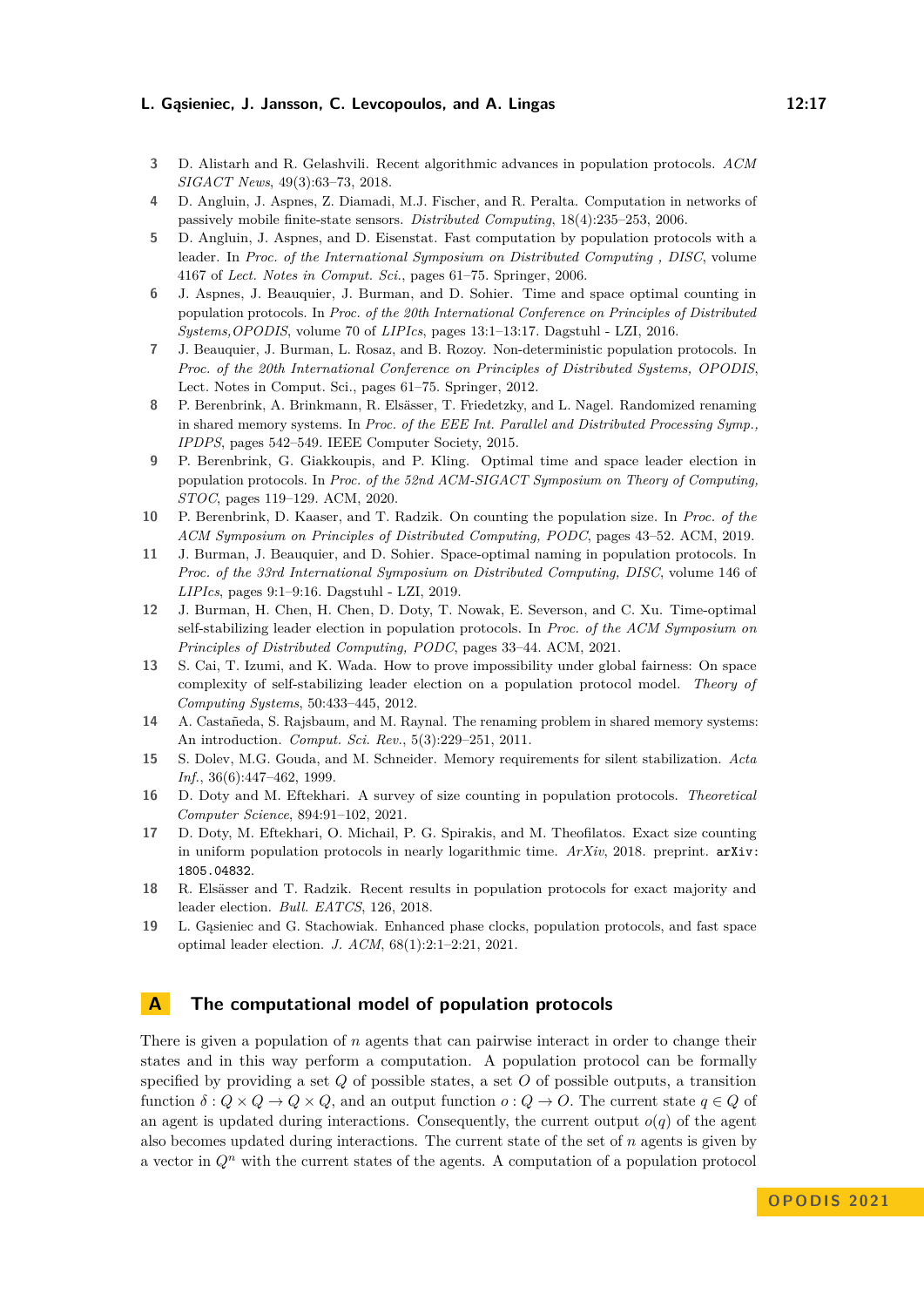#### **12:18 Efficient Assignment of Identities in Anonymous Populations**

is specified by a sequence of pairwise interactions between agents. In every time step, an ordered pair of agents is selected for interaction by a probabilistic scheduler independently and uniformly at random. The first agent in the selected pair is called the initiator while the second one is called the responder. The states of the two agents are updated during the interaction according the transition function *δ.*

We can specify a problem to solve by a population protocol by providing the set of input configurations, the set *O* of possible outputs, and the desired output configurations for given input configurations. For the unique labeling problem, all agents are initially in the same state  $q_0$ . The set  $O$  is just the set of positive integers. A desired configuration is when all agents output their distinct labels. The *stabilization time* of an execution of a protocol is the number of interactions until the states of agents form a desired configuration from which no sequence of pairwise interactions can lead to a configuration outside the set of desired configurations.

## **B Related work (Table 3)**

**Table 3** Upper bounds on the number of interactions, the number of states and the range used by the known labeling protocols. In case of the self-stabilizing labeling protocols in [\[12\]](#page-16-1), the "safe" property can eventually hold only for their initialized versions.

| $\boldsymbol{n}$ | $\#$ interactions                | $#$ states                   | Range                      | Properties   | Paper                        |
|------------------|----------------------------------|------------------------------|----------------------------|--------------|------------------------------|
| unknown          | $O(n^3)$ w.h.p.                  | n                            | [1,n]                      | silent       | $\left 13\right $            |
| unknown          | $O(n \log n \log \log n)$ w.h.p. | $n^{O(1)}$                   | $[1, n^{\overline{O(1)}}]$ | silent       | 17                           |
| known            | $O(n^2)$ expected                | O(n)                         | $\left[1,n\right]$         | silent, safe | $\left\lceil 12\right\rceil$ |
| known            | $O(n \log n)$ w.h.p.             | $\exp(O(n^{\log n} \log n))$ | [1,n]                      | safe         | 12                           |

<span id="page-17-0"></span>



**Figure 1** An example of the partition tree of the start interval [1,7].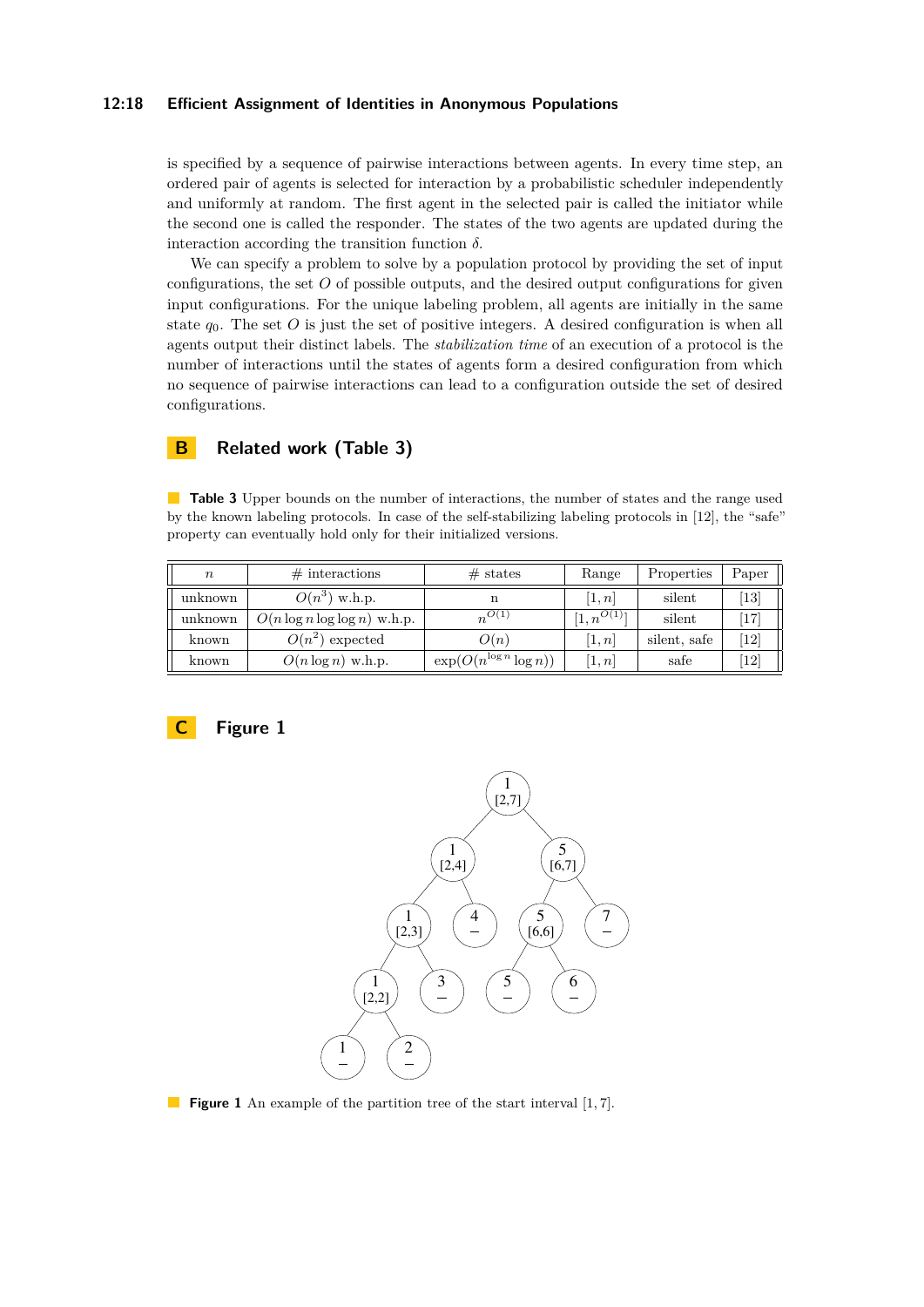## **D Labeling with asymptotically optimal number of interactions within**  $[1, (1 + \epsilon)n]$  (proofs)

**Proof of Lemma [6.](#page-9-0)** The proof is a generalization of that for Lemma [1.](#page-7-0) Define  $F_{\varepsilon}$  as a set of at least *εn/*4 agents without labels that survive at least *cn* log */ε* interactions in the first phase. Note that for an arbitrary agent, the probability of interaction with a member in  $F_{\varepsilon}$  is at least  $\frac{\varepsilon}{4n}$ . The rest of the proof is analogous to that of Lemma [1.](#page-7-0) It is sufficient to replace *F* by  $F_{\varepsilon}$  and the probability  $\frac{1}{4n}$  of an interaction with a member in *F* with that  $\frac{\varepsilon}{4n}$ of an interaction with a member in  $F_{\varepsilon}$ .

**Proof of Lemma [7.](#page-10-1)** The number of agents without labels at the beginning of the second phase is smaller than *εn/*4 w.h.p. Hence, at the beginning of the second phase the number of agents with labels in the range  $[1, \varepsilon n]$  is at least  $\frac{3\varepsilon n}{4}$  w.h.p. Recall that such an agent at a leaf of the tree can give a label to an agent without label only once. It follows that the number of agents with labels in  $[1, \varepsilon n]$  that can give a label to an agent without label is always at least *εn* <sup>2</sup> w.h.p. We conclude that for an agent without label the probability of an interaction with an agent that can give a label is at least almost  $\frac{\varepsilon}{2n}$ . Hence, after each  $O(n/\varepsilon)$  interactions the expected number of agents without labels halves. It follows that the expected number of such interactions rounds is  $O(\log n)$ . Consequently, the number of the rounds is also  $O(\log n)$  w.h.p. by Fact [2.](#page-5-0)

An alternative way to obtain the  $O(n \log n/\varepsilon)$  bound on the number of interactions w.h.p. is to use Fact [3](#page-6-2) analogously as in the proof of Lemma [2.](#page-7-1) The difference is that *C* is set to  $O(\frac{2}{\varepsilon})$  instead of  $O(2)$  since the set of agents that can give a label is of size at least  $\frac{n\varepsilon}{2}$  $now.$ 

**Proof of Lemma [8.](#page-10-2)** During the initial part of the broadcasting process, after every  $O(n/\varepsilon)$ interactions, the expected number of agents participating in the broadcasting process doubles. Hence, after  $O(n \log \varepsilon)$  interactions, the expected number of informed agents will be  $\Omega(n \varepsilon)$ . Then, the expected number of uninformed agents will be halved for every  $O(n/\varepsilon)$  interactions. So the expected number of rounds, each consisting of  $O(n/\varepsilon)$  interactions, needed to complete the broadcasting is  $O(\log n)$ . It remains to turn the latter bound to a w.h.p. one. This can be done by using the Chernoff bounds (Fact [2\)](#page-5-0).

Alternatively, we can define for the purpose of the analysis of the doubling part, a binary broadcast tree. An informed agent at an intermediate node of the tree after an interaction with an uninformed agent moves to a child of the node while the other agent now informed places at the other child (cf. the partition tree in the proofs of Lemmata [1,](#page-7-0) [6\)](#page-9-0). Then, we can use the technique from the proofs of Lemmata [1,](#page-7-0) [6](#page-9-0) to show that only  $O(n \log n/\varepsilon)$  interactions are required w.h.p. to achieve a configuration where only a constant fraction of the agents participating in the broadcasting is uninformed. To derive the same asymptotic upper bound on the number of interactions required by the halving part w.h.p., we can use Fact [3](#page-6-2) with  $C = O(\varepsilon^{-1})$  analogously as in the proofs of Lemmata [2,](#page-7-1) [7.](#page-10-1)

#### **E The transition function of the state optimal protocol**

## **State utilization in Single-Cycle protocol.**

**[Agent** *A*] Since label(*a*)  $\in \{0, \ldots \sqrt{n-1}\}$  dispenser *A* utilizes  $2 \cdot \sqrt{n+2}$  states including:  $\blacksquare$  *A.*init = (1)  $\#$  the initial (leadership) state of dispenser *A*,

 $A[label(a),$  await $(F)] \#$  dispenser *A* carrying partial label label(*a*) awaits interaction  $\blacksquare$ **with a free agent** *F,*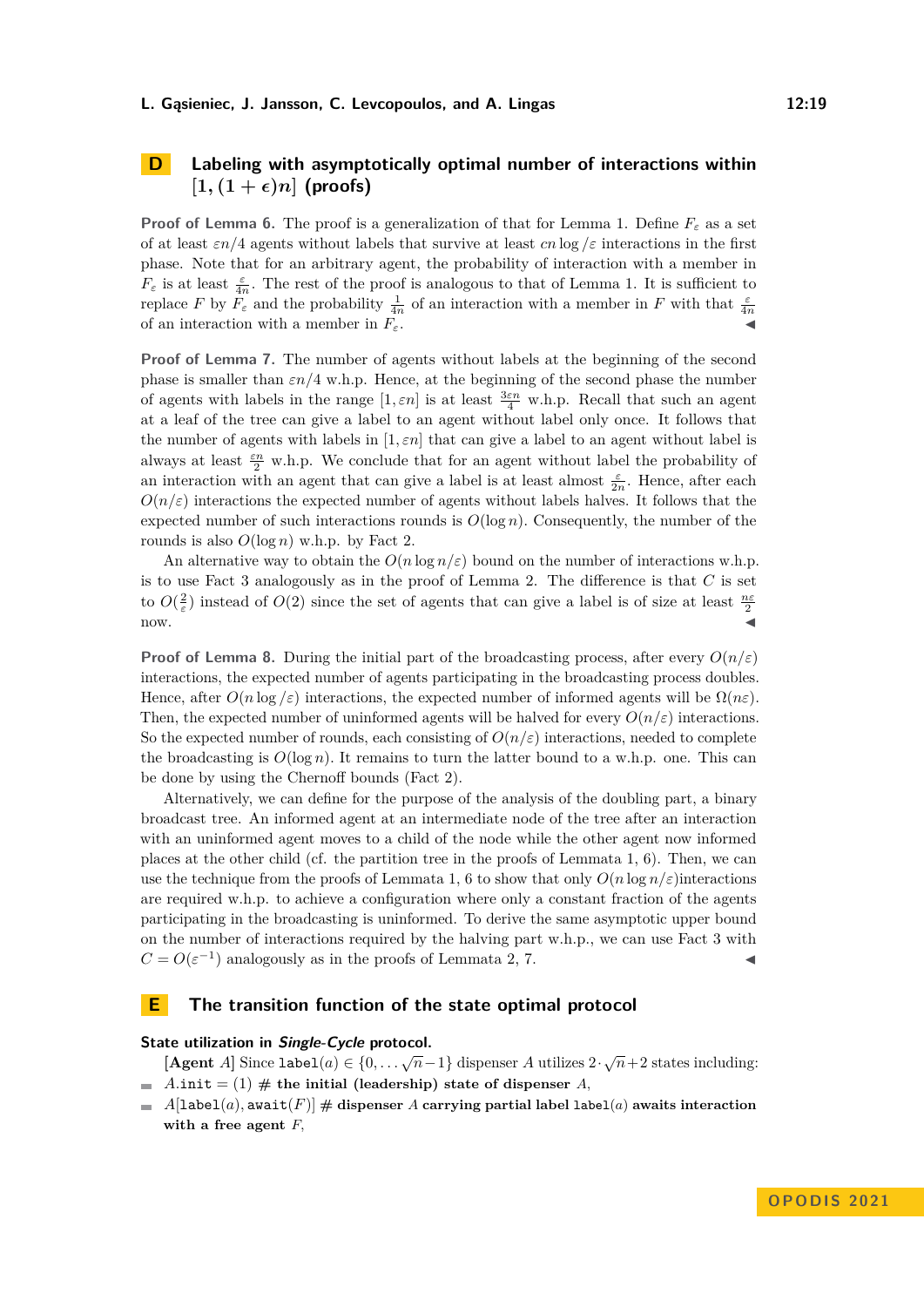#### **12:20 Efficient Assignment of Identities in Anonymous Populations**

- $\blacksquare$  *A*[label(*a*), await(*B*)] # dispenser *A* carrying partial label label(*a*) awaits interaction **with dispenser** *B,*
- $A$ *final* =  $(0,1)$   $#$  the final state of *A*.

**[Agent** *B*] Since  $\text{label}(b) \in \{0, \ldots, \sqrt{n}\}\$  dispenser *B* utilizes  $2 \cdot \sqrt{n} + 3$  states including:  $\blacksquare$  *B*[label(*b*), await(*F*)]  $\#$  dispenser *B* carrying partial label label(*b*) awaits interaction

- **with a free agent** *F,*
- $\blacksquare$  *B*[label(*b*), await(*A*)]  $\#$  dispenser *B* carrying partial label label(*b*) awaits interaction **with dispenser** *A*
- *B.final* =  $(0, 2)$   $#$  the final state of *B.* m.

**[Agent** *F*] Since free agents carry partial labels  $\text{label}(a) \in \{0, \ldots, \sqrt{n}-1\}$  and eventually adopt one of the *n* − 2 destination labels (excluding dispensers) they utilize  $n + \sqrt{n} - 1$  states including:

- *F.*init =  $(0)$  # the initial (non-leader) state of *F*
- $F[{\tt label}(a),{\tt await}(B)]$  # free agent *F* carrying partial label  ${\tt label}(a)$  awaits interaction  $\blacksquare$ **with dispenser** *B,*
- *F.final* =  $($ label $(a)$ , label $(b)$ )  $#$  the final state of *F.*

In total *Single-Cycle* protocol requires  $n + 5 \cdot \sqrt{n} + 4$  states.

#### **Transition function in Single-Cycle protocol.**

**Step 0: Initialization.** During the first interaction of *A* with a free agent the second dispenser *B* is nominated. Both dispensers adopt their largest labels. Agent *A* awaits a free agent in the initial state while agent *B* awaits a free agent carrying a partial label obtained from *A.*

$$
\begin{aligned} & \quad = \ (A.\mathtt{init},F.\mathtt{init}) \\ & \quad \rightarrow (A[\mathtt{label}(a) = \sqrt{n} - 1,\mathtt{await}(F)], B[\mathtt{label}(b) = \sqrt{n},\mathtt{await}(F)]), \end{aligned}
$$

The three steps  $C_1, C_2$ , and  $C_3$  of the labeling cycle are given below.

- **Step** *C***1: Agent** *A* **dispenses partial label.** During an interaction of agent *A* with a free agent  $F$  the current partial label  $\text{label}(a)$  is dispensed to  $F$ . Both agents await interactions with dispenser *B* which is ready to interact with partially labeled *F* but not *A.*
	- $= (A[label(a),$ await $(F)$ <sup> $],$ </sup> $F$ .init)

 $\rightarrow$   $(A[\texttt{label}(a), \texttt{await}(B)], F[\texttt{label}(a), \texttt{await}(B)]) \#$  Go to Step  $C_2$ 

**Step** *C***2: Agent** *B* **dispenses partial label.** During an interaction of agent *B* with a free agent  $F$  which carries partial label  $label(a)$ , the complementary current partial label **label**( $b$ ) is dispensed to  $F$ . Agent  $F$  concludes in the final state with the combined label  $(label(a),label(b))$ . Agent *B* is now ready for interaction with *A*.

 $=$   $(B[label(b),$ await $(F)],$ F $[label(a),$ await $(B)]$ )

 $\rightarrow$   $(B[label(b),$  await $(A)],$  *F.final* =  $(label(a),$  label $(b)))$  # Go to Step  $C_3$ **Step** *C***3: Agent** *A* **and** *B* **negotiate a new label or conclude.** In the case when label(*a*)

 $= 0$  and label(b)  $= 2$  the dispensers *A* and *B* conclude in states (0,1) and (0,2) respectively, see the first transition. Otherwise a new combination of partial labels is agreed and the protocol goes back to Step *C*1*.*

 $(A[label(a) = 0, \text{await}(B)], B[label(b) = 2, \text{await}(A)])$ 

 $\rightarrow$  (*A.final* = (0,1)*, B.final* = (0,2)) # Conclude the labeling process